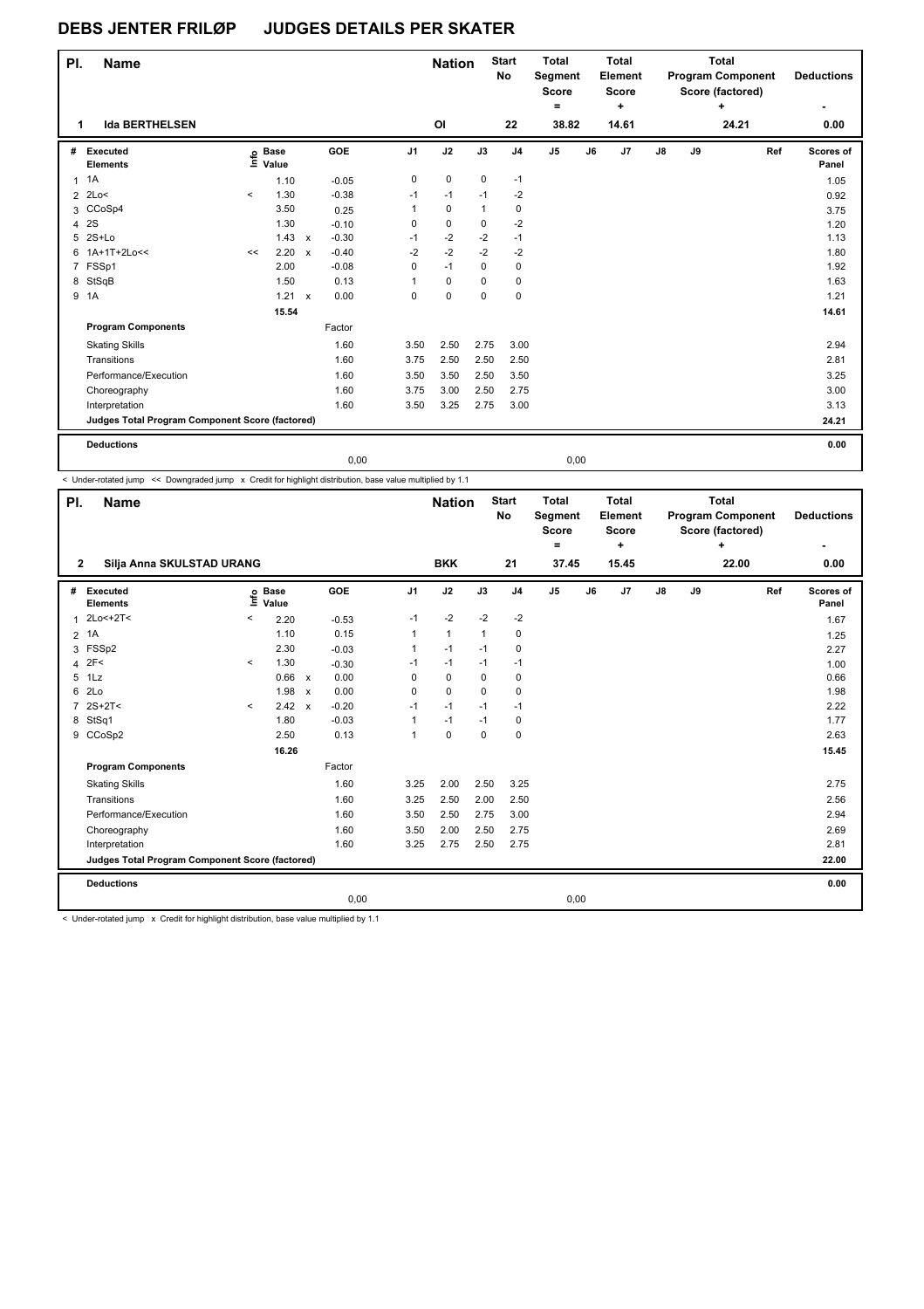| PI.                  | <b>Name</b>                                     |                            |                           |         |                | <b>Nation</b> |             | <b>Start</b><br>No | <b>Total</b><br>Segment<br>Score<br>$=$ |    | <b>Total</b><br>Element<br><b>Score</b><br>÷ |               |    | <b>Total</b><br><b>Program Component</b><br>Score (factored)<br>٠ |     | <b>Deductions</b><br>۰ |
|----------------------|-------------------------------------------------|----------------------------|---------------------------|---------|----------------|---------------|-------------|--------------------|-----------------------------------------|----|----------------------------------------------|---------------|----|-------------------------------------------------------------------|-----|------------------------|
| 3                    | <b>Kristine Suk Kwam CHENG</b>                  |                            |                           |         |                | <b>TT</b>     |             | 18                 | 37.30                                   |    | 16.40                                        |               |    | 21.90                                                             |     | 1.00                   |
| #                    | Executed<br><b>Elements</b>                     | <b>Base</b><br>۴°<br>Value |                           | GOE     | J <sub>1</sub> | J2            | J3          | J <sub>4</sub>     | J <sub>5</sub>                          | J6 | J <sub>7</sub>                               | $\mathsf{J}8$ | J9 |                                                                   | Ref | Scores of<br>Panel     |
| $\blacktriangleleft$ | 2S                                              | 1.30                       |                           | $-0.20$ | $-1$           | $-1$          | $-1$        | $-1$               |                                         |    |                                              |               |    |                                                                   |     | 1.10                   |
| $\overline{2}$       | 1A                                              | 1.10                       |                           | 0.05    | 0              | $\mathbf{1}$  | 0           | 0                  |                                         |    |                                              |               |    |                                                                   |     | 1.15                   |
| 3                    | 2Lo                                             | 1.80                       |                           | $-0.90$ | -3             | $-3$          | $-3$        | $-3$               |                                         |    |                                              |               |    |                                                                   |     | 0.90                   |
|                      | 4 StSq1                                         | 1.80                       |                           | 0.00    | 0              | $\mathbf 0$   | 0           | 0                  |                                         |    |                                              |               |    |                                                                   |     | 1.80                   |
| 5                    | 2S+2T+1T                                        | 3.30                       | $\mathsf{x}$              | 0.05    | 0              | $\mathbf{1}$  | $\mathbf 0$ | 0                  |                                         |    |                                              |               |    |                                                                   |     | 3.35                   |
|                      | 6 CCoSp2                                        | 2.50                       |                           | 0.13    | 1              | $\mathbf 0$   | $\Omega$    | 0                  |                                         |    |                                              |               |    |                                                                   |     | 2.63                   |
|                      | 7 1A                                            | 1.21                       | $\boldsymbol{\mathsf{x}}$ | 0.05    | 0              | $\mathbf{1}$  | $\mathbf 0$ | 0                  |                                         |    |                                              |               |    |                                                                   |     | 1.26                   |
| 8                    | $2Lo+2T$                                        | 3.41                       | $\mathsf{x}$              | $-0.90$ | $-3$           | $-3$          | $-3$        | $-3$               |                                         |    |                                              |               |    |                                                                   |     | 2.51                   |
|                      | 9 FSSp1                                         | 2.00                       |                           | $-0.30$ | 0              | $-1$          | $-2$        | $-1$               |                                         |    |                                              |               |    |                                                                   |     | 1.70                   |
|                      |                                                 | 18.42                      |                           |         |                |               |             |                    |                                         |    |                                              |               |    |                                                                   |     | 16.40                  |
|                      | <b>Program Components</b>                       |                            |                           | Factor  |                |               |             |                    |                                         |    |                                              |               |    |                                                                   |     |                        |
|                      | <b>Skating Skills</b>                           |                            |                           | 1.60    | 3.00           | 3.00          | 2.50        | 3.25               |                                         |    |                                              |               |    |                                                                   |     | 2.94                   |
|                      | Transitions                                     |                            |                           | 1.60    | 2.75           | 3.00          | 2.25        | 2.75               |                                         |    |                                              |               |    |                                                                   |     | 2.69                   |
|                      | Performance/Execution                           |                            |                           | 1.60    | 2.50           | 2.50          | 2.50        | 2.75               |                                         |    |                                              |               |    |                                                                   |     | 2.56                   |
|                      | Choreography                                    |                            |                           | 1.60    | 3.00           | 3.25          | 2.25        | 2.50               |                                         |    |                                              |               |    |                                                                   |     | 2.75                   |
|                      | Interpretation                                  |                            |                           | 1.60    | 2.75           | 2.75          | 2.75        | 2.75               |                                         |    |                                              |               |    |                                                                   |     | 2.75                   |
|                      | Judges Total Program Component Score (factored) |                            |                           |         |                |               |             |                    |                                         |    |                                              |               |    |                                                                   |     | 21.90                  |
|                      | <b>Deductions</b>                               |                            | Falls:                    | $-1.00$ |                |               |             |                    |                                         |    |                                              |               |    |                                                                   |     | $-1.00$                |
|                      |                                                 |                            |                           | 0,00    |                |               |             |                    | 0,00                                    |    |                                              |               |    |                                                                   |     |                        |

x Credit for highlight distribution, base value multiplied by 1.1

| PI.            | <b>Name</b>                                     |                            |                         |                | <b>Nation</b> |             | <b>Start</b><br>No | <b>Total</b><br>Segment<br><b>Score</b><br>Ξ. |    | <b>Total</b><br>Element<br><b>Score</b><br>٠ | <b>Total</b><br><b>Program Component</b><br>Score (factored)<br>٠<br>18.70 |    |     | <b>Deductions</b>  |
|----------------|-------------------------------------------------|----------------------------|-------------------------|----------------|---------------|-------------|--------------------|-----------------------------------------------|----|----------------------------------------------|----------------------------------------------------------------------------|----|-----|--------------------|
| 4              | <b>Marianne STÅLEN</b>                          |                            |                         |                | <b>TSK</b>    |             | 6                  | 35.91                                         |    | 17.21                                        |                                                                            |    |     | 0.00               |
| #              | Executed<br><b>Elements</b>                     | e Base<br>E Value<br>Value | GOE                     | J <sub>1</sub> | J2            | J3          | J <sub>4</sub>     | $\mathsf{J}5$                                 | J6 | J7                                           | $\mathsf{J}8$                                                              | J9 | Ref | Scores of<br>Panel |
| $\mathbf{1}$   | 2Lo+1T+2T                                       | 3.50                       | $-0.38$                 | -2             | $-1$          | $-1$        | $-1$               |                                               |    |                                              |                                                                            |    |     | 3.12               |
|                | 2 2Lz+2T                                        | 3.40                       | $-0.30$                 | $-1$           | $-1$          | $-1$        | $-1$               |                                               |    |                                              |                                                                            |    |     | 3.10               |
| 3              | FCSp1                                           | 1.90                       | $-0.15$                 | $\mathbf 0$    | $-1$          | $\mathbf 0$ | $-1$               |                                               |    |                                              |                                                                            |    |     | 1.75               |
| 4              | 2S                                              | 1.30                       | 0.00                    | 0              | $\mathbf 0$   | $\Omega$    | $\pmb{0}$          |                                               |    |                                              |                                                                            |    |     | 1.30               |
| 5              | 2F                                              | 1.80                       | $-0.08$                 | 0              | $-1$          | 0           | $\pmb{0}$          |                                               |    |                                              |                                                                            |    |     | 1.72               |
| 6              | 1A                                              | 1.10                       | $-0.05$                 | 0              | $\mathbf 0$   | $\Omega$    | $-1$               |                                               |    |                                              |                                                                            |    |     | 1.05               |
| $\overline{7}$ | StSq1                                           | 1.80                       | 0.00                    | 0              | $\mathbf 0$   | $\Omega$    | $\pmb{0}$          |                                               |    |                                              |                                                                            |    |     | 1.80               |
| 8              | 2Lo                                             | 1.98                       | $-0.53$<br>$\pmb{\chi}$ | $-2$           | $-1$          | $-2$        | $-2$               |                                               |    |                                              |                                                                            |    |     | 1.45               |
|                | 9 CCoSp1                                        | 2.00                       | $-0.08$                 | $\mathbf 0$    | $-1$          | $\mathbf 0$ | $\mathbf 0$        |                                               |    |                                              |                                                                            |    |     | 1.92               |
|                |                                                 | 18.78                      |                         |                |               |             |                    |                                               |    |                                              |                                                                            |    |     | 17.21              |
|                | <b>Program Components</b>                       |                            | Factor                  |                |               |             |                    |                                               |    |                                              |                                                                            |    |     |                    |
|                | <b>Skating Skills</b>                           |                            | 1.60                    | 2.75           | 2.25          | 2.50        | 2.50               |                                               |    |                                              |                                                                            |    |     | 2.50               |
|                | Transitions                                     |                            | 1.60                    | 2.50           | 2.50          | 2.25        | 1.75               |                                               |    |                                              |                                                                            |    |     | 2.25               |
|                | Performance/Execution                           |                            | 1.60                    | 2.25           | 3.00          | 2.50        | 2.00               |                                               |    |                                              |                                                                            |    |     | 2.44               |
|                | Choreography                                    |                            | 1.60                    | 2.50           | 2.50          | 2.00        | 2.00               |                                               |    |                                              |                                                                            |    |     | 2.25               |
|                | Interpretation                                  |                            | 1.60                    | 2.50           | 2.50          | 2.00        | 2.00               |                                               |    |                                              |                                                                            |    |     | 2.25               |
|                | Judges Total Program Component Score (factored) |                            |                         |                |               |             |                    |                                               |    |                                              |                                                                            |    |     | 18.70              |
|                | <b>Deductions</b>                               |                            |                         |                |               |             |                    |                                               |    |                                              |                                                                            |    |     | 0.00               |
|                |                                                 |                            | 0,00                    |                |               |             |                    | 0,00                                          |    |                                              |                                                                            |    |     |                    |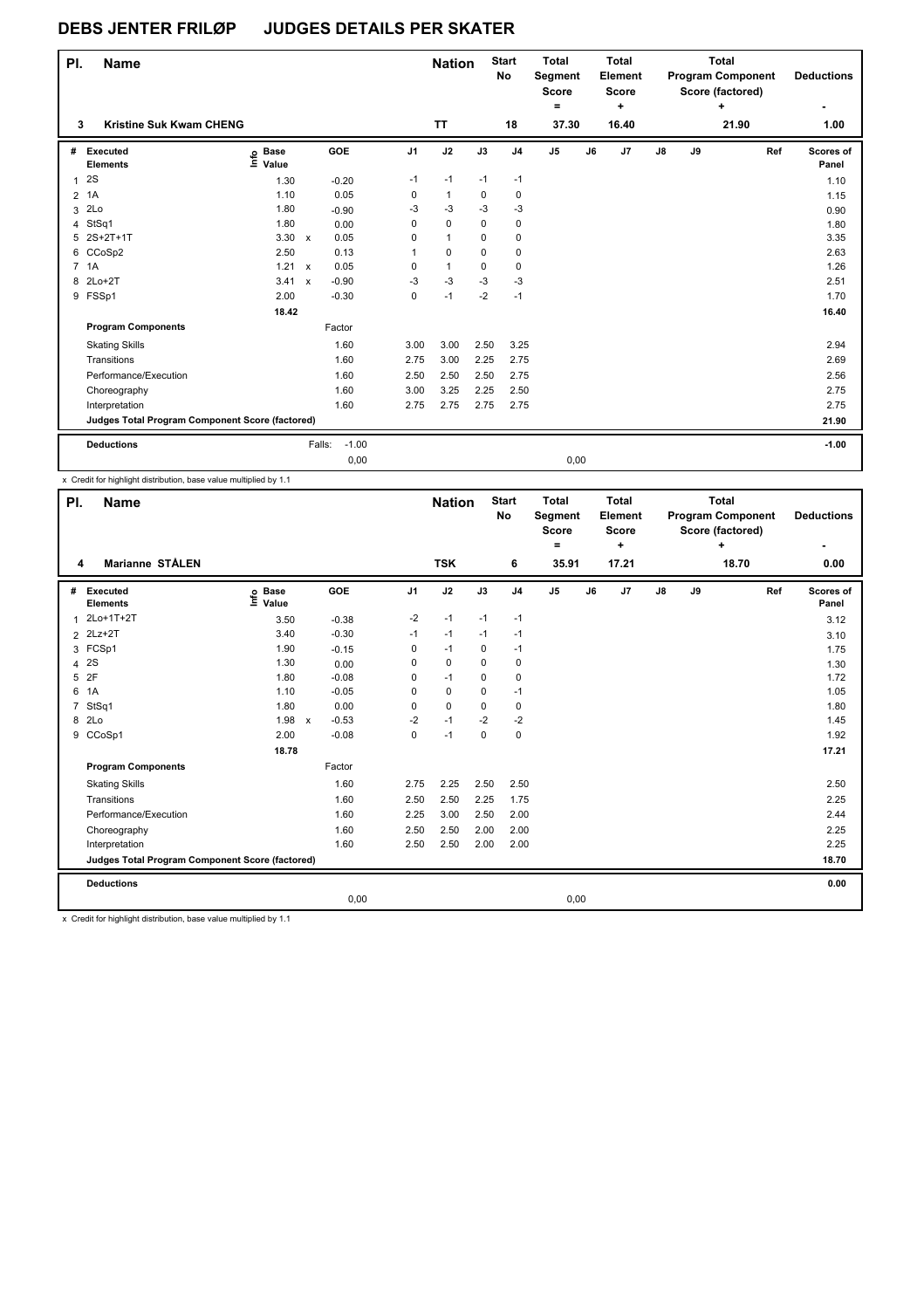| PI.            | <b>Name</b>                                     |         |                      |              |         |                | <b>Nation</b> |             | <b>Start</b><br><b>No</b> | <b>Total</b><br>Segment<br><b>Score</b><br>۰ |    | <b>Total</b><br>Element<br><b>Score</b><br>٠ | <b>Total</b><br><b>Program Component</b><br>Score (factored)<br>٠<br>21.50 |    |  |     | <b>Deductions</b><br>۰ |
|----------------|-------------------------------------------------|---------|----------------------|--------------|---------|----------------|---------------|-------------|---------------------------|----------------------------------------------|----|----------------------------------------------|----------------------------------------------------------------------------|----|--|-----|------------------------|
| 5              | Sara STØRKSEN GRØVAN                            |         |                      |              |         |                | <b>OSK</b>    |             | 20                        | 35.64                                        |    | 14.14                                        |                                                                            |    |  |     | 0.00                   |
| #              | Executed<br><b>Elements</b>                     | ١m      | <b>Base</b><br>Value |              | GOE     | J <sub>1</sub> | J2            | J3          | J <sub>4</sub>            | J5                                           | J6 | J <sub>7</sub>                               | J8                                                                         | J9 |  | Ref | Scores of<br>Panel     |
| $\mathbf{1}$   | 2Lo<+1Lo                                        | $\,<\,$ | 1.80                 |              | $-0.38$ | $-1$           | $-1$          | $-1$        | $-2$                      |                                              |    |                                              |                                                                            |    |  |     | 1.42                   |
| $\overline{2}$ | 2F                                              | e       | 1.80                 |              | $-0.60$ | $-2$           | $-2$          | $-2$        | $-2$                      |                                              |    |                                              |                                                                            |    |  |     | 1.20                   |
|                | 3 FCSpB                                         |         | 1.60                 |              | $-0.15$ | 0              | $-1$          | $-1$        | 0                         |                                              |    |                                              |                                                                            |    |  |     | 1.45                   |
| 4              | $2S+2T<<$                                       | <<      | 1.70                 |              | $-0.40$ | $-2$           | $-2$          | $-2$        | $-2$                      |                                              |    |                                              |                                                                            |    |  |     | 1.30                   |
| 5              | 1A                                              |         | 1.21                 | $\mathsf{x}$ | 0.05    | 0              | $\mathbf{1}$  | $\mathbf 0$ | 0                         |                                              |    |                                              |                                                                            |    |  |     | 1.26                   |
| 6              | 2S                                              |         | 1.43                 | $\mathsf{x}$ | 0.00    | $\Omega$       | $\mathbf 0$   | 0           | 0                         |                                              |    |                                              |                                                                            |    |  |     | 1.43                   |
| $\overline{7}$ | 2Lo                                             |         | 1.98                 | $\mathsf{x}$ | 0.00    | $\Omega$       | $\Omega$      | $\Omega$    | $\Omega$                  |                                              |    |                                              |                                                                            |    |  |     | 1.98                   |
| 8              | StSqB                                           |         | 1.50                 |              | $-0.03$ | 1              | 0             | $-1$        | $-1$                      |                                              |    |                                              |                                                                            |    |  |     | 1.47                   |
|                | 9 CCoSp2                                        |         | 2.50                 |              | 0.13    | $\mathbf 0$    | 1             | $\Omega$    | 0                         |                                              |    |                                              |                                                                            |    |  |     | 2.63                   |
|                |                                                 |         | 15.52                |              |         |                |               |             |                           |                                              |    |                                              |                                                                            |    |  |     | 14.14                  |
|                | <b>Program Components</b>                       |         |                      |              | Factor  |                |               |             |                           |                                              |    |                                              |                                                                            |    |  |     |                        |
|                | <b>Skating Skills</b>                           |         |                      |              | 1.60    | 3.50           | 3.00          | 2.50        | 3.25                      |                                              |    |                                              |                                                                            |    |  |     | 3.06                   |
|                | Transitions                                     |         |                      |              | 1.60    | 3.00           | 2.75          | 2.00        | 3.00                      |                                              |    |                                              |                                                                            |    |  |     | 2.69                   |
|                | Performance/Execution                           |         |                      |              | 1.60    | 2.75           | 2.25          | 2.50        | 2.50                      |                                              |    |                                              |                                                                            |    |  |     | 2.50                   |
|                | Choreography                                    |         |                      |              | 1.60    | 3.00           | 2.75          | 2.00        | 3.25                      |                                              |    |                                              |                                                                            |    |  |     | 2.75                   |
|                | Interpretation                                  |         |                      |              | 1.60    | 2.75           | 2.75          | 2.00        | 2.25                      |                                              |    |                                              |                                                                            |    |  |     | 2.44                   |
|                | Judges Total Program Component Score (factored) |         |                      |              |         |                |               |             |                           |                                              |    |                                              |                                                                            |    |  |     | 21.50                  |
|                | <b>Deductions</b>                               |         |                      |              |         |                |               |             |                           |                                              |    |                                              |                                                                            |    |  |     | 0.00                   |
|                |                                                 |         |                      |              | 0.00    |                |               |             |                           | 0,00                                         |    |                                              |                                                                            |    |  |     |                        |

< Under-rotated jump << Downgraded jump x Credit for highlight distribution, base value multiplied by 1.1 e Jump take off with wrong edge

| PI.            | <b>Name</b>                                     |                   |                           |         |                | <b>Nation</b> |          | <b>Start</b><br>No | <b>Total</b><br>Segment<br><b>Score</b><br>۰ |    | <b>Total</b><br>Element<br><b>Score</b><br>÷ |               |    | <b>Total</b><br><b>Program Component</b><br>Score (factored)<br>÷ |     | <b>Deductions</b>  |
|----------------|-------------------------------------------------|-------------------|---------------------------|---------|----------------|---------------|----------|--------------------|----------------------------------------------|----|----------------------------------------------|---------------|----|-------------------------------------------------------------------|-----|--------------------|
| 6              | Rebecka TRANUNG HOLTEBU                         |                   |                           |         |                | <b>OSK</b>    |          | 16                 | 33.14                                        |    | 15.02                                        |               |    | 20.12                                                             |     | 2.00               |
| #              | Executed<br><b>Elements</b>                     | e Base<br>E Value |                           | GOE     | J <sub>1</sub> | J2            | J3       | J <sub>4</sub>     | J <sub>5</sub>                               | J6 | J <sub>7</sub>                               | $\mathsf{J}8$ | J9 |                                                                   | Ref | Scores of<br>Panel |
| 1              | 2T                                              | 1.30              |                           | $-0.40$ | $-2$           | $-2$          | $-2$     | $-2$               |                                              |    |                                              |               |    |                                                                   |     | 0.90               |
| $\overline{2}$ | 2S+1T+1Lo                                       | 2.20              |                           | 0.00    | 0              | $\mathbf 0$   | 0        | 0                  |                                              |    |                                              |               |    |                                                                   |     | 2.20               |
| 3              | 2Lo                                             | 1.80              |                           | 0.00    | 0              | $\Omega$      | 0        | 0                  |                                              |    |                                              |               |    |                                                                   |     | 1.80               |
|                | 4 FCSpB                                         | 1.60              |                           | 0.00    | 0              | $\mathbf 0$   | 0        | 0                  |                                              |    |                                              |               |    |                                                                   |     | 1.60               |
|                | 5 2Lz                                           | 2.31              | $\mathsf{x}$              | $-0.90$ | $-3$           | $-3$          | $-3$     | $-3$               |                                              |    |                                              |               |    |                                                                   |     | 1.41               |
| 6              | 2S                                              | 1.43              | $\boldsymbol{\mathsf{x}}$ | $-0.05$ | 0              | $-1$          | 0        | 0                  |                                              |    |                                              |               |    |                                                                   |     | 1.38               |
| 7              | StSq2                                           | 2.60              |                           | 0.00    | 0              | $\Omega$      | $\Omega$ | $\Omega$           |                                              |    |                                              |               |    |                                                                   |     | 2.60               |
| 8              | 1A                                              | $1.21 \times$     |                           | 0.00    | 0              | $\Omega$      | 0        | 0                  |                                              |    |                                              |               |    |                                                                   |     | 1.21               |
|                | 9 CCoSp1                                        | 2.00              |                           | $-0.08$ | $-1$           | 0             | 0        | 0                  |                                              |    |                                              |               |    |                                                                   |     | 1.92               |
|                |                                                 | 16.45             |                           |         |                |               |          |                    |                                              |    |                                              |               |    |                                                                   |     | 15.02              |
|                | <b>Program Components</b>                       |                   |                           | Factor  |                |               |          |                    |                                              |    |                                              |               |    |                                                                   |     |                    |
|                | <b>Skating Skills</b>                           |                   |                           | 1.60    | 2.75           | 2.25          | 2.50     | 3.00               |                                              |    |                                              |               |    |                                                                   |     | 2.63               |
|                | Transitions                                     |                   |                           | 1.60    | 2.25           | 3.00          | 2.50     | 2.50               |                                              |    |                                              |               |    |                                                                   |     | 2.56               |
|                | Performance/Execution                           |                   |                           | 1.60    | 2.50           | 3.00          | 2.25     | 2.50               |                                              |    |                                              |               |    |                                                                   |     | 2.56               |
|                | Choreography                                    |                   |                           | 1.60    | 2.50           | 2.00          | 2.00     | 3.00               |                                              |    |                                              |               |    |                                                                   |     | 2.38               |
|                | Interpretation                                  |                   |                           | 1.60    | 2.50           | 2.50          | 2.50     | 2.25               |                                              |    |                                              |               |    |                                                                   |     | 2.44               |
|                | Judges Total Program Component Score (factored) |                   |                           |         |                |               |          |                    |                                              |    |                                              |               |    |                                                                   |     | 20.12              |
|                | <b>Deductions</b>                               |                   | Falls:                    | $-2.00$ |                |               |          |                    |                                              |    |                                              |               |    |                                                                   |     | $-2.00$            |
|                |                                                 |                   |                           | 0,00    |                |               |          |                    | 0,00                                         |    |                                              |               |    |                                                                   |     |                    |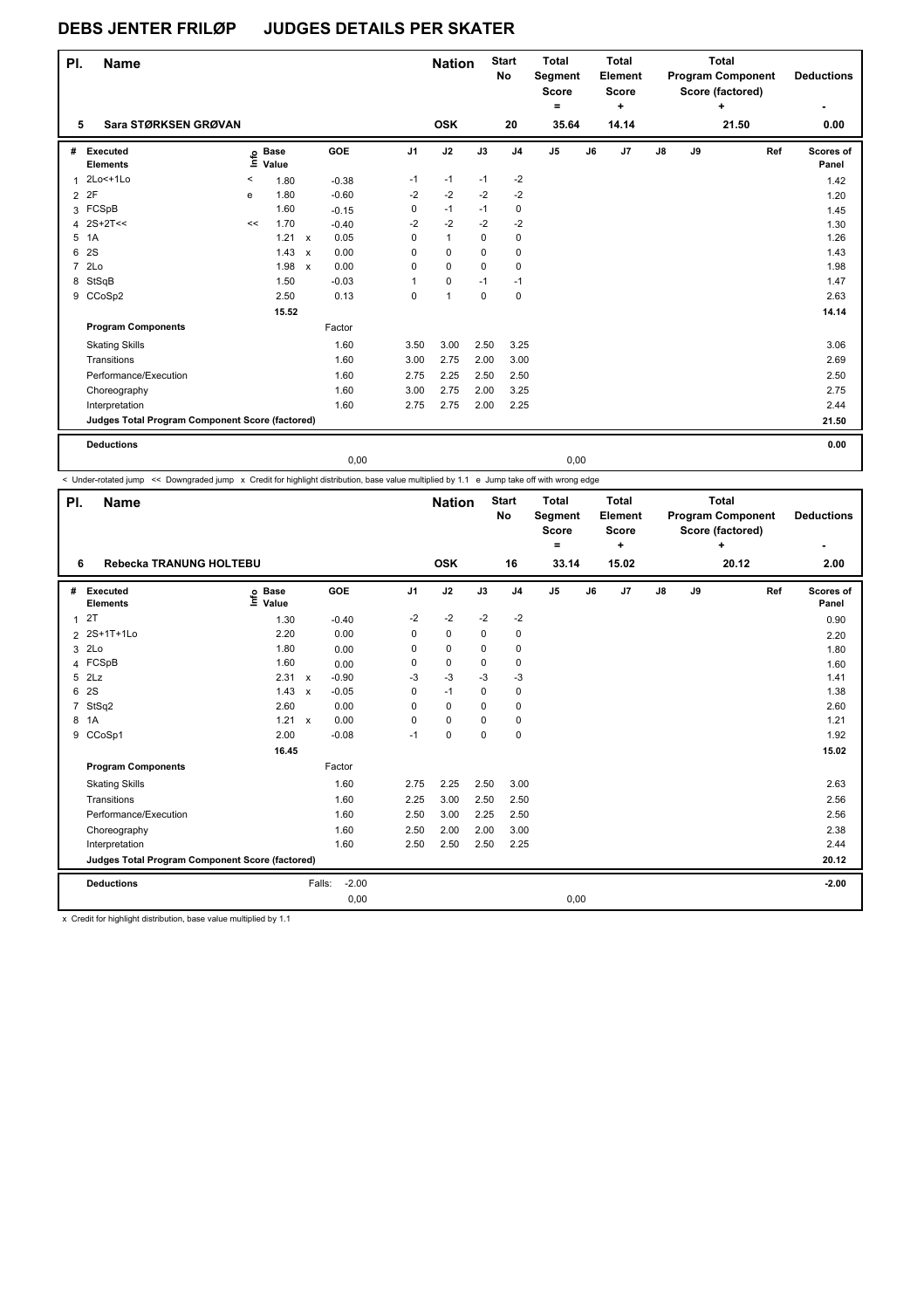| PI.            | <b>Name</b>                                     |                                  |                           |         |                | <b>Nation</b>  |             | <b>Start</b><br>No | <b>Total</b><br>Segment<br><b>Score</b><br>۰ |    | <b>Total</b><br><b>Element</b><br><b>Score</b><br>٠ |    |    | <b>Total</b><br><b>Program Component</b><br>Score (factored)<br>÷ |     | <b>Deductions</b><br>۰ |
|----------------|-------------------------------------------------|----------------------------------|---------------------------|---------|----------------|----------------|-------------|--------------------|----------------------------------------------|----|-----------------------------------------------------|----|----|-------------------------------------------------------------------|-----|------------------------|
| 7              | <b>Nina JOAKIMSEN</b>                           |                                  |                           |         |                | O <sub>l</sub> |             | 17                 | 32.74                                        |    | 13.92                                               |    |    | 18.82                                                             |     | 0.00                   |
| #              | Executed<br><b>Elements</b>                     | <b>Base</b><br>e Base<br>E Value |                           | GOE     | J <sub>1</sub> | J2             | J3          | J <sub>4</sub>     | J <sub>5</sub>                               | J6 | J7                                                  | J8 | J9 |                                                                   | Ref | Scores of<br>Panel     |
| $\mathbf{1}$   | 1A                                              | 1.10                             |                           | 0.00    | 0              | 0              | 0           | 0                  |                                              |    |                                                     |    |    |                                                                   |     | 1.10                   |
| $\overline{2}$ | 2S                                              | 1.30                             |                           | $-0.10$ | 0              | $-1$           | 0           | $-1$               |                                              |    |                                                     |    |    |                                                                   |     | 1.20                   |
| 3              | StSq1                                           | 1.80                             |                           | $-0.30$ | $-1$           | $-1$           | $-1$        | $-1$               |                                              |    |                                                     |    |    |                                                                   |     | 1.50                   |
|                | 4 FCSp1                                         | 1.90                             |                           | $-0.53$ | -2             | $-2$           | $-2$        | $-1$               |                                              |    |                                                     |    |    |                                                                   |     | 1.37                   |
| 5              | 1A                                              | 1.21                             | $\mathsf{x}$              | 0.00    | 0              | $\mathbf 0$    | $\mathbf 0$ | 0                  |                                              |    |                                                     |    |    |                                                                   |     | 1.21                   |
| 6              | $2Lo+1T$                                        | 2.42                             | $\mathsf{x}$              | 0.00    | 0              | $\mathbf 0$    | $\mathbf 0$ | 0                  |                                              |    |                                                     |    |    |                                                                   |     | 2.42                   |
| 7              | CCoSp1                                          | 2.00                             |                           | $-0.23$ | $-1$           | $-1$           | 0           | $-1$               |                                              |    |                                                     |    |    |                                                                   |     | 1.77                   |
| 8              | 2S+1T+1Lo                                       | 2.42                             | $\boldsymbol{\mathsf{x}}$ | $-0.05$ | $-1$           | $\pmb{0}$      | 0           | 0                  |                                              |    |                                                     |    |    |                                                                   |     | 2.37                   |
| 9              | 2Lo<                                            | 1.43<br>$\prec$                  | $\boldsymbol{\mathsf{x}}$ | $-0.45$ | $-2$           | $-1$           | $-1$        | $-2$               |                                              |    |                                                     |    |    |                                                                   |     | 0.98                   |
|                |                                                 | 15.58                            |                           |         |                |                |             |                    |                                              |    |                                                     |    |    |                                                                   |     | 13.92                  |
|                | <b>Program Components</b>                       |                                  |                           | Factor  |                |                |             |                    |                                              |    |                                                     |    |    |                                                                   |     |                        |
|                | <b>Skating Skills</b>                           |                                  |                           | 1.60    | 2.50           | 1.75           | 2.25        | 2.50               |                                              |    |                                                     |    |    |                                                                   |     | 2.25                   |
|                | Transitions                                     |                                  |                           | 1.60    | 2.75           | 2.25           | 2.00        | 2.00               |                                              |    |                                                     |    |    |                                                                   |     | 2.25                   |
|                | Performance/Execution                           |                                  |                           | 1.60    | 2.50           | 2.50           | 2.25        | 2.25               |                                              |    |                                                     |    |    |                                                                   |     | 2.38                   |
|                | Choreography                                    |                                  |                           | 1.60    | 2.75           | 2.25           | 2.25        | 2.25               |                                              |    |                                                     |    |    |                                                                   |     | 2.38                   |
|                | Interpretation                                  |                                  |                           | 1.60    | 2.75           | 2.50           | 2.50        | 2.25               |                                              |    |                                                     |    |    |                                                                   |     | 2.50                   |
|                | Judges Total Program Component Score (factored) |                                  |                           |         |                |                |             |                    |                                              |    |                                                     |    |    |                                                                   |     | 18.82                  |
|                | <b>Deductions</b>                               |                                  |                           |         |                |                |             |                    |                                              |    |                                                     |    |    |                                                                   |     | 0.00                   |
|                |                                                 |                                  |                           | 0,00    |                |                |             |                    | 0,00                                         |    |                                                     |    |    |                                                                   |     |                        |

< Under-rotated jump x Credit for highlight distribution, base value multiplied by 1.1

| PI.            | <b>Name</b>                                     |                            |                           |         |                | <b>Nation</b> |             | <b>Start</b><br>No | <b>Total</b><br>Segment<br><b>Score</b><br>۰ |    | <b>Total</b><br>Element<br>Score<br>$\ddot{}$ | <b>Total</b><br><b>Program Component</b><br>Score (factored)<br>٠<br>18.70 |    |  | <b>Deductions</b> |                    |
|----------------|-------------------------------------------------|----------------------------|---------------------------|---------|----------------|---------------|-------------|--------------------|----------------------------------------------|----|-----------------------------------------------|----------------------------------------------------------------------------|----|--|-------------------|--------------------|
| 8              | <b>Nathalie ALSAKER</b>                         |                            |                           |         |                | <b>BKK</b>    |             | 15                 | 31.00                                        |    | 12.30                                         |                                                                            |    |  |                   | 0.00               |
| #              | Executed<br><b>Elements</b>                     | <b>Base</b><br>۴۵<br>Value |                           | GOE     | J <sub>1</sub> | J2            | J3          | J <sub>4</sub>     | J5                                           | J6 | J7                                            | J8                                                                         | J9 |  | Ref               | Scores of<br>Panel |
| $\overline{1}$ | 2Lo                                             | 1.80                       |                           | 0.00    | 0              | $\pmb{0}$     | $\mathbf 0$ | 0                  |                                              |    |                                               |                                                                            |    |  |                   | 1.80               |
| $\overline{2}$ | 1F                                              | 0.50                       |                           | 0.00    | 0              | 0             | 0           | 0                  |                                              |    |                                               |                                                                            |    |  |                   | 0.50               |
| 3              | 2S+SEQ                                          | 1.04                       |                           | $-0.50$ | $-2$           | $-3$          | $-3$        | $-2$               |                                              |    |                                               |                                                                            |    |  |                   | 0.54               |
| 4              | CCoSp2                                          | 2.50                       |                           | $-0.30$ | $-1$           | $-1$          | $-1$        | $-1$               |                                              |    |                                               |                                                                            |    |  |                   | 2.20               |
| 5              | 2S                                              | 1.43                       | $\mathsf{x}$              | $-0.40$ | $-2$           | $-2$          | $-2$        | $-2$               |                                              |    |                                               |                                                                            |    |  |                   | 1.03               |
| 6              | 2Lo+SEQ                                         | 1.58 x                     |                           | $-0.08$ | 0              | $-1$          | 0           | 0                  |                                              |    |                                               |                                                                            |    |  |                   | 1.50               |
| 7              | FSSp1                                           | 2.00                       |                           | 0.25    | 1              | $\mathbf{1}$  | $\Omega$    | 0                  |                                              |    |                                               |                                                                            |    |  |                   | 2.25               |
| 8              | StSqB                                           | 1.50                       |                           | $-0.23$ | $-1$           | $-1$          | $-1$        | 0                  |                                              |    |                                               |                                                                            |    |  |                   | 1.27               |
|                | 9 1A                                            | 1.21                       | $\boldsymbol{\mathsf{x}}$ | 0.00    | 0              | $\mathbf 0$   | $\mathbf 0$ | 0                  |                                              |    |                                               |                                                                            |    |  |                   | 1.21               |
|                |                                                 | 13.56                      |                           |         |                |               |             |                    |                                              |    |                                               |                                                                            |    |  |                   | 12.30              |
|                | <b>Program Components</b>                       |                            |                           | Factor  |                |               |             |                    |                                              |    |                                               |                                                                            |    |  |                   |                    |
|                | <b>Skating Skills</b>                           |                            |                           | 1.60    | 2.75           | 2.50          | 2.25        | 2.50               |                                              |    |                                               |                                                                            |    |  |                   | 2.50               |
|                | Transitions                                     |                            |                           | 1.60    | 2.25           | 2.50          | 2.00        | 2.00               |                                              |    |                                               |                                                                            |    |  |                   | 2.19               |
|                | Performance/Execution                           |                            |                           | 1.60    | 2.25           | 1.75          | 2.50        | 2.50               |                                              |    |                                               |                                                                            |    |  |                   | 2.25               |
|                | Choreography                                    |                            |                           | 1.60    | 2.75           | 2.50          | 2.25        | 2.25               |                                              |    |                                               |                                                                            |    |  |                   | 2.44               |
|                | Interpretation                                  |                            |                           | 1.60    | 2.50           | 2.00          | 2.50        | 2.25               |                                              |    |                                               |                                                                            |    |  |                   | 2.31               |
|                | Judges Total Program Component Score (factored) |                            |                           |         |                |               |             |                    |                                              |    |                                               |                                                                            |    |  |                   | 18.70              |
|                | <b>Deductions</b>                               |                            |                           |         |                |               |             |                    |                                              |    |                                               |                                                                            |    |  |                   | 0.00               |
|                |                                                 |                            |                           | 0,00    |                |               |             |                    | 0,00                                         |    |                                               |                                                                            |    |  |                   |                    |
|                |                                                 |                            |                           |         |                |               |             |                    |                                              |    |                                               |                                                                            |    |  |                   |                    |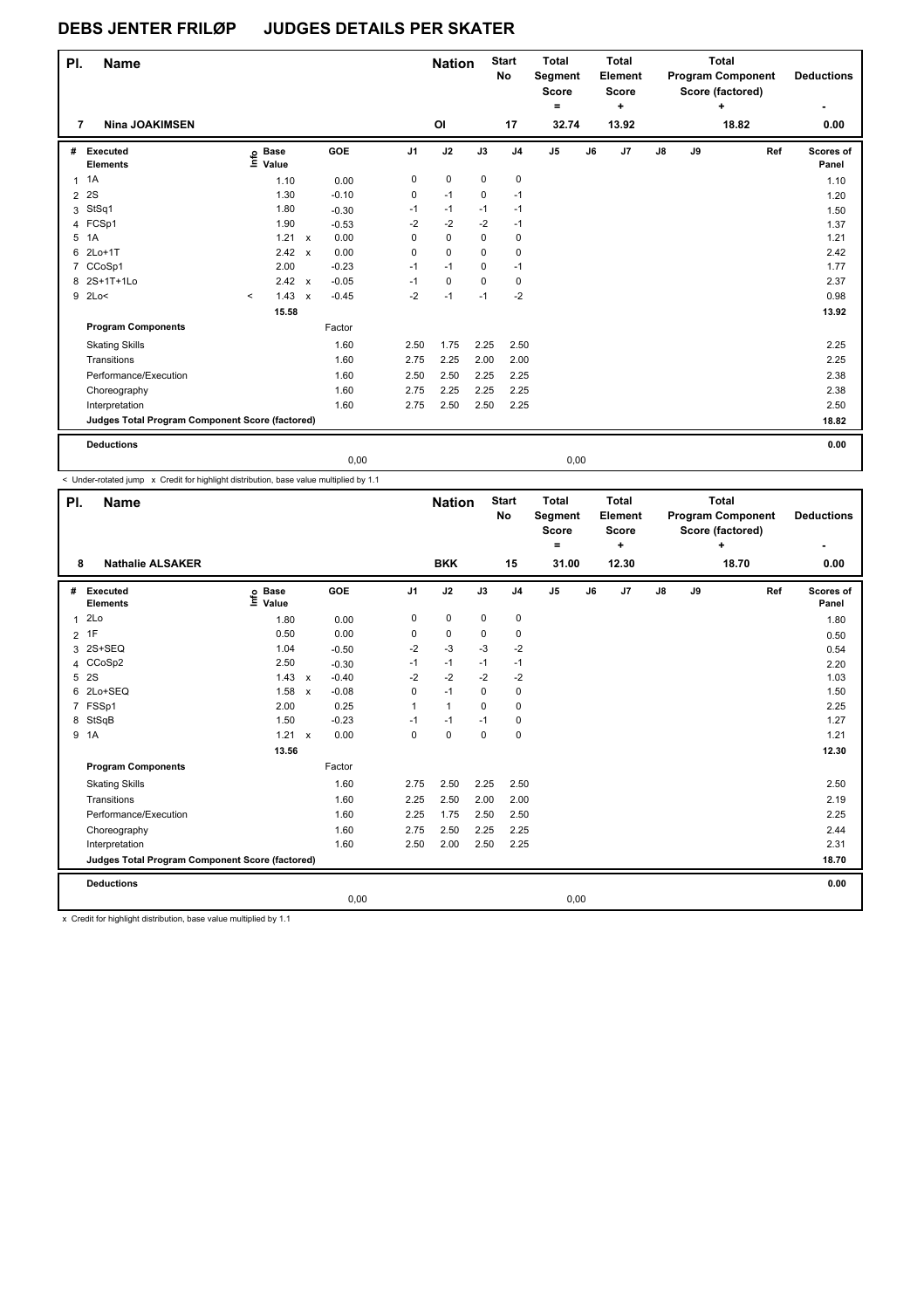| PI.            | <b>Name</b>                                     |    |                      |                           |         |                | <b>Nation</b> |             | <b>Start</b><br>No | <b>Total</b><br><b>Segment</b><br><b>Score</b><br>٠ |    | <b>Total</b><br>Element<br><b>Score</b><br>$\ddot{}$ |               | <b>Total</b><br><b>Program Component</b><br>Score (factored) | <b>Deductions</b> |     |                    |
|----------------|-------------------------------------------------|----|----------------------|---------------------------|---------|----------------|---------------|-------------|--------------------|-----------------------------------------------------|----|------------------------------------------------------|---------------|--------------------------------------------------------------|-------------------|-----|--------------------|
| 9              | <b>Andrea LAE</b>                               |    |                      |                           |         |                | <b>OSK</b>    |             | 13                 | 30.70                                               |    | 12.68                                                |               |                                                              | 20.02             |     | 2.00               |
| #              | Executed<br><b>Elements</b>                     | ١m | <b>Base</b><br>Value |                           | GOE     | J <sub>1</sub> | J2            | J3          | J <sub>4</sub>     | $\mathsf{J}5$                                       | J6 | J <sub>7</sub>                                       | $\mathsf{J}8$ | J9                                                           |                   | Ref | Scores of<br>Panel |
| 1              | 2Lz                                             |    | 2.10                 |                           | $-0.90$ | $-3$           | $-3$          | $-3$        | $-3$               |                                                     |    |                                                      |               |                                                              |                   |     | 1.20               |
| $\overline{2}$ | 2Lo<<                                           | << | 0.50                 |                           | $-0.23$ | $-2$           | $-2$          | $-3$        | $-2$               |                                                     |    |                                                      |               |                                                              |                   |     | 0.27               |
|                | 3 FCSp2                                         |    | 2.30                 |                           | 0.00    | 0              | 0             | $\mathbf 0$ | 0                  |                                                     |    |                                                      |               |                                                              |                   |     | 2.30               |
| 4              | $2S+2T<<$                                       | << | 1.87                 | $\mathsf{x}$              | $-0.40$ | $-2$           | $-2$          | $-2$        | $-2$               |                                                     |    |                                                      |               |                                                              |                   |     | 1.47               |
| 5              | 2F<<                                            | << | 0.55                 | $\mathsf{x}$              | $-0.30$ | $-3$           | $-3$          | $-3$        | $-3$               |                                                     |    |                                                      |               |                                                              |                   |     | 0.25               |
| 6              | 1A                                              |    | 1.21                 | $\boldsymbol{\mathsf{x}}$ | $-0.05$ | 0              | $\mathbf 0$   | $-1$        | 0                  |                                                     |    |                                                      |               |                                                              |                   |     | 1.16               |
| $\overline{7}$ | 2S                                              |    | 1.43                 | $\boldsymbol{\mathsf{x}}$ | $-0.10$ | $-1$           | $-1$          | $\Omega$    | 0                  |                                                     |    |                                                      |               |                                                              |                   |     | 1.33               |
| 8              | StSq2                                           |    | 2.60                 |                           | 0.05    | 0              | 1             | $\Omega$    | $-1$               |                                                     |    |                                                      |               |                                                              |                   |     | 2.65               |
| 9              | CCoSp1                                          |    | 2.00                 |                           | 0.05    | 0              | $-1$          | $\mathbf 0$ | $\mathbf{1}$       |                                                     |    |                                                      |               |                                                              |                   |     | 2.05               |
|                |                                                 |    | 14.56                |                           |         |                |               |             |                    |                                                     |    |                                                      |               |                                                              |                   |     | 12.68              |
|                | <b>Program Components</b>                       |    |                      |                           | Factor  |                |               |             |                    |                                                     |    |                                                      |               |                                                              |                   |     |                    |
|                | <b>Skating Skills</b>                           |    |                      |                           | 1.60    | 2.50           | 3.25          | 2.50        | 2.50               |                                                     |    |                                                      |               |                                                              |                   |     | 2.69               |
|                | Transitions                                     |    |                      |                           | 1.60    | 2.75           | 2.75          | 2.25        | 2.25               |                                                     |    |                                                      |               |                                                              |                   |     | 2.50               |
|                | Performance/Execution                           |    |                      |                           | 1.60    | 2.25           | 2.25          | 2.50        | 2.50               |                                                     |    |                                                      |               |                                                              |                   |     | 2.38               |
|                | Choreography                                    |    |                      |                           | 1.60    | 2.50           | 3.00          | 2.25        | 2.50               |                                                     |    |                                                      |               |                                                              |                   |     | 2.56               |
|                | Interpretation                                  |    |                      |                           | 1.60    | 2.50           | 2.75          | 2.00        | 2.25               |                                                     |    |                                                      |               |                                                              |                   |     | 2.38               |
|                | Judges Total Program Component Score (factored) |    |                      |                           |         |                |               |             |                    |                                                     |    |                                                      |               |                                                              |                   |     | 20.02              |
|                | <b>Deductions</b>                               |    |                      | Falls:                    | $-2.00$ |                |               |             |                    |                                                     |    |                                                      |               |                                                              |                   |     | $-2.00$            |
|                |                                                 |    |                      |                           | 0,00    |                |               |             |                    | 0,00                                                |    |                                                      |               |                                                              |                   |     |                    |

<< Downgraded jump x Credit for highlight distribution, base value multiplied by 1.1

| PI.          | <b>Name</b>                                     |         |                      |              |                   |                | <b>Nation</b>  |             | <b>Start</b><br>No | <b>Total</b><br>Segment<br><b>Score</b><br>۰ |    | <b>Total</b><br>Element<br><b>Score</b><br>÷ |               |    | <b>Total</b><br><b>Program Component</b><br>Score (factored)<br>٠ |     | <b>Deductions</b>  |
|--------------|-------------------------------------------------|---------|----------------------|--------------|-------------------|----------------|----------------|-------------|--------------------|----------------------------------------------|----|----------------------------------------------|---------------|----|-------------------------------------------------------------------|-----|--------------------|
| 10           | Mathilde Austdahl SANDØY                        |         |                      |              |                   |                | O <sub>l</sub> |             | 14                 | 29.77                                        |    | 13.45                                        |               |    | 17.32                                                             |     | 1.00               |
| #            | Executed<br><b>Elements</b>                     | ۴ů      | <b>Base</b><br>Value |              | GOE               | J <sub>1</sub> | J2             | J3          | J <sub>4</sub>     | J5                                           | J6 | J7                                           | $\mathsf{J}8$ | J9 |                                                                   | Ref | Scores of<br>Panel |
| $\mathbf{1}$ | $1A+Lo+2S$                                      |         | 2.40                 |              | $-0.15$           | $-2$           | $-1$           | 0           | $\pmb{0}$          |                                              |    |                                              |               |    |                                                                   |     | 2.25               |
|              | 2 CCoSp3                                        |         | 3.00                 |              | 0.00              | 0              | $\mathbf 0$    | 0           | $\mathbf 0$        |                                              |    |                                              |               |    |                                                                   |     | 3.00               |
| 3            | StSq1                                           |         | 1.80                 |              | $-0.08$           | 0              | $\pmb{0}$      | $-1$        | 0                  |                                              |    |                                              |               |    |                                                                   |     | 1.72               |
| 4            | $2F<+2T<$                                       | $\prec$ | 2.42 x               |              | $-0.60$           | $-2$           | $-2$           | $-2$        | $-2$               |                                              |    |                                              |               |    |                                                                   |     | 1.82               |
| 5            | 2Lo                                             |         | 1.98                 | $\mathsf{x}$ | $-0.83$           | $-2$           | $-3$           | $-3$        | $-3$               |                                              |    |                                              |               |    |                                                                   |     | 1.15               |
| 6            | 2F<<                                            | <<      | 0.55                 | $\mathbf{x}$ | $-0.30$           | $-3$           | $-3$           | $-3$        | $-3$               |                                              |    |                                              |               |    |                                                                   |     | 0.25               |
| 7            | FSSpB                                           |         | 1.70                 |              | $-0.23$           | 0              | $-2$           | $\mathbf 0$ | $-1$               |                                              |    |                                              |               |    |                                                                   |     | 1.47               |
|              | 8 2S                                            |         | 1.43                 | $\mathsf{x}$ | $-0.45$           | $-2$           | $-2$           | $-3$        | $-2$               |                                              |    |                                              |               |    |                                                                   |     | 0.98               |
|              | 9 1A                                            |         | 1.21                 | $\mathbf{x}$ | $-0.40$           | $-2$           | $-1$           | $-2$        | $-3$               |                                              |    |                                              |               |    |                                                                   |     | 0.81               |
|              |                                                 |         | 16.49                |              |                   |                |                |             |                    |                                              |    |                                              |               |    |                                                                   |     | 13.45              |
|              | <b>Program Components</b>                       |         |                      |              | Factor            |                |                |             |                    |                                              |    |                                              |               |    |                                                                   |     |                    |
|              | <b>Skating Skills</b>                           |         |                      |              | 1.60              | 2.50           | 2.00           | 2.00        | 2.00               |                                              |    |                                              |               |    |                                                                   |     | 2.13               |
|              | Transitions                                     |         |                      |              | 1.60              | 2.50           | 1.75           | 1.75        | 2.25               |                                              |    |                                              |               |    |                                                                   |     | 2.06               |
|              | Performance/Execution                           |         |                      |              | 1.60              | 2.25           | 2.25           | 2.25        | 2.25               |                                              |    |                                              |               |    |                                                                   |     | 2.25               |
|              | Choreography                                    |         |                      |              | 1.60              | 2.75           | 2.25           | 2.00        | 2.50               |                                              |    |                                              |               |    |                                                                   |     | 2.38               |
|              | Interpretation                                  |         |                      |              | 1.60              | 2.00           | 2.00           | 2.00        | 2.00               |                                              |    |                                              |               |    |                                                                   |     | 2.00               |
|              | Judges Total Program Component Score (factored) |         |                      |              |                   |                |                |             |                    |                                              |    |                                              |               |    |                                                                   |     | 17.32              |
|              | <b>Deductions</b>                               |         |                      |              | $-1.00$<br>Falls: |                |                |             |                    |                                              |    |                                              |               |    |                                                                   |     | $-1.00$            |
|              |                                                 |         |                      |              | 0,00              |                |                |             |                    | 0,00                                         |    |                                              |               |    |                                                                   |     |                    |

< Under-rotated jump << Downgraded jump x Credit for highlight distribution, base value multiplied by 1.1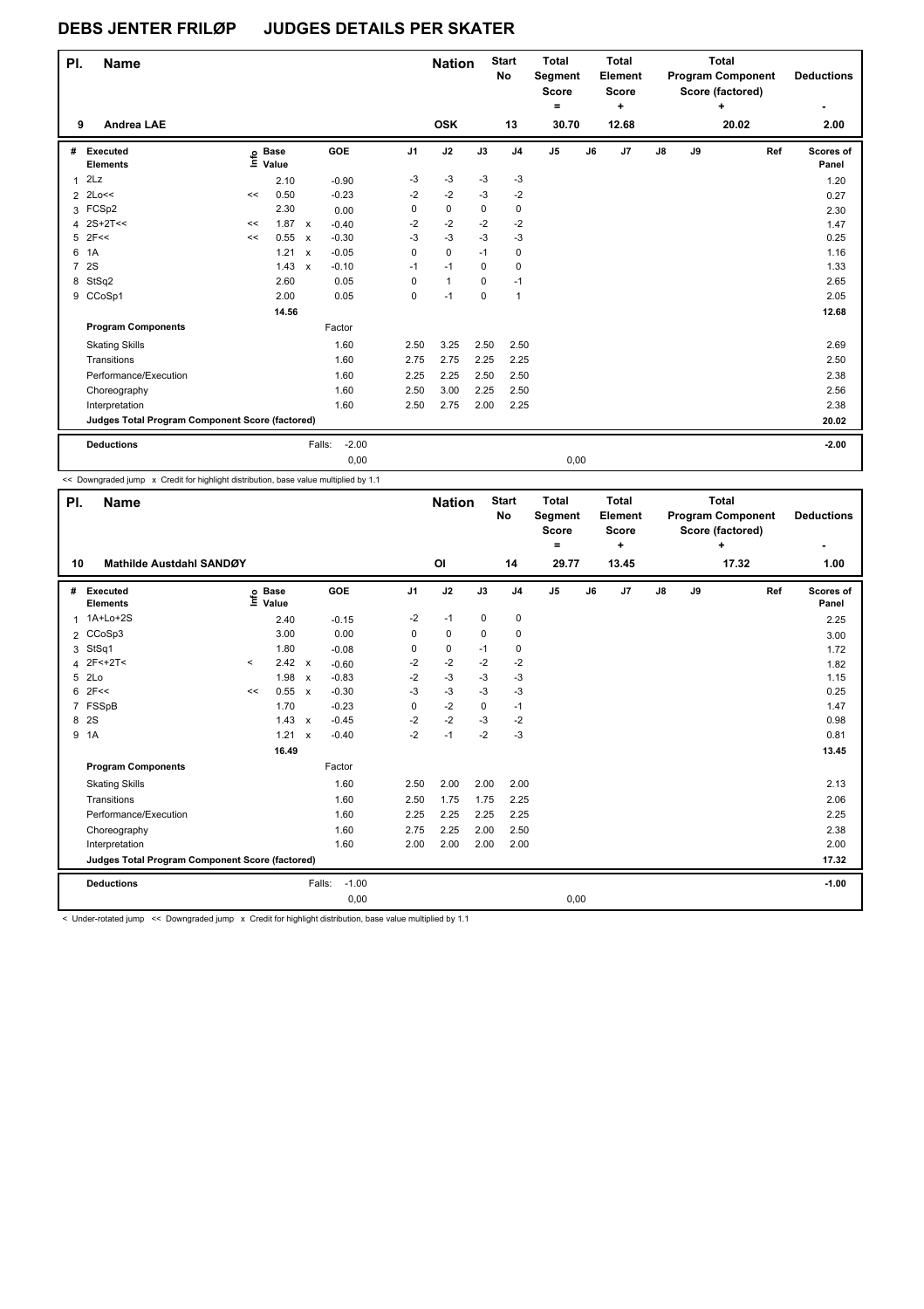| PI.            | <b>Name</b>                                     |         |                      |                           |                   |                | <b>Nation</b> |             | <b>Start</b><br>No | <b>Total</b><br>Segment<br><b>Score</b><br>۰ |    | <b>Total</b><br>Element<br><b>Score</b><br>÷ | <b>Total</b><br><b>Program Component</b><br>Score (factored)<br>٠<br>18.91 |    |  |     | <b>Deductions</b><br>۰ |
|----------------|-------------------------------------------------|---------|----------------------|---------------------------|-------------------|----------------|---------------|-------------|--------------------|----------------------------------------------|----|----------------------------------------------|----------------------------------------------------------------------------|----|--|-----|------------------------|
| 11             | <b>Vanessa GJERDE</b>                           |         |                      |                           |                   |                | LIL           |             | 19                 | 29.60                                        |    | 11.69                                        |                                                                            |    |  |     | 1.00                   |
| #              | Executed<br><b>Elements</b>                     | ١m      | <b>Base</b><br>Value |                           | GOE               | J <sub>1</sub> | J2            | J3          | J <sub>4</sub>     | J <sub>5</sub>                               | J6 | J <sub>7</sub>                               | J8                                                                         | J9 |  | Ref | Scores of<br>Panel     |
| $\mathbf{1}$   | 2S                                              |         | 1.30                 |                           | $-0.05$           | 0              | $-1$          | $\mathbf 0$ | 0                  |                                              |    |                                              |                                                                            |    |  |     | 1.25                   |
| $\overline{2}$ | 1A+1Lo+2S                                       |         | 2.90                 |                           | 0.00              | 0              | 0             | 0           | 0                  |                                              |    |                                              |                                                                            |    |  |     | 2.90                   |
| 3              | 2Lo<                                            | $\prec$ | 1.30                 |                           | $-0.90$           | $-3$           | $-3$          | $-3$        | $-3$               |                                              |    |                                              |                                                                            |    |  |     | 0.40                   |
| 4              | CCoSp2                                          |         | 2.50                 |                           | $-0.45$           | $-1$           | $-1$          | $-2$        | $-2$               |                                              |    |                                              |                                                                            |    |  |     | 2.05                   |
| 5              | 1 <sub>L</sub> z                                |         | 0.66                 | $\mathsf{x}$              | $-0.03$           | 0              | $\mathbf 0$   | 0           | $-1$               |                                              |    |                                              |                                                                            |    |  |     | 0.63                   |
| 6              | 2Lo<+1T                                         | $\prec$ | 1.87                 | $\boldsymbol{\mathsf{x}}$ | $-0.38$           | $-1$           | $-1$          | $-1$        | $-2$               |                                              |    |                                              |                                                                            |    |  |     | 1.49                   |
| $\overline{7}$ | 2F<                                             | e       | 1.43                 | $\boldsymbol{\mathsf{x}}$ | $-0.83$           | $-3$           | $-3$          | $-3$        | $-2$               |                                              |    |                                              |                                                                            |    |  |     | 0.60                   |
| 8              | StSqB                                           |         | 1.50                 |                           | $-0.08$           | 0              | $-1$          | 0           | 0                  |                                              |    |                                              |                                                                            |    |  |     | 1.42                   |
|                | 9 FSSpB                                         |         | 1.70                 |                           | $-0.75$           | $-2$           | $-3$          | $-3$        | $-2$               |                                              |    |                                              |                                                                            |    |  |     | 0.95                   |
|                |                                                 |         | 15.16                |                           |                   |                |               |             |                    |                                              |    |                                              |                                                                            |    |  |     | 11.69                  |
|                | <b>Program Components</b>                       |         |                      |                           | Factor            |                |               |             |                    |                                              |    |                                              |                                                                            |    |  |     |                        |
|                | <b>Skating Skills</b>                           |         |                      |                           | 1.60              | 2.50           | 2.00          | 2.00        | 2.50               |                                              |    |                                              |                                                                            |    |  |     | 2.25                   |
|                | Transitions                                     |         |                      |                           | 1.60              | 2.50           | 1.75          | 2.25        | 2.00               |                                              |    |                                              |                                                                            |    |  |     | 2.13                   |
|                | Performance/Execution                           |         |                      |                           | 1.60              | 3.00           | 2.50          | 2.25        | 2.50               |                                              |    |                                              |                                                                            |    |  |     | 2.56                   |
|                | Choreography                                    |         |                      |                           | 1.60              | 2.75           | 2.00          | 2.50        | 2.50               |                                              |    |                                              |                                                                            |    |  |     | 2.44                   |
|                | Interpretation                                  |         |                      |                           | 1.60              | 2.75           | 1.75          | 2.75        | 2.50               |                                              |    |                                              |                                                                            |    |  |     | 2.44                   |
|                | Judges Total Program Component Score (factored) |         |                      |                           |                   |                |               |             |                    |                                              |    |                                              |                                                                            |    |  |     | 18.91                  |
|                | <b>Deductions</b>                               |         |                      |                           | $-1.00$<br>Falls: |                |               |             |                    |                                              |    |                                              |                                                                            |    |  |     | $-1.00$                |
|                |                                                 |         |                      |                           | 0,00              |                |               |             |                    | 0,00                                         |    |                                              |                                                                            |    |  |     |                        |

< Under-rotated jump x Credit for highlight distribution, base value multiplied by 1.1 e Jump take off with wrong edge

| PI.            | <b>Name</b>                                     |                            |                           |                   |                | <b>Nation</b> |             | <b>Start</b><br>No | <b>Total</b><br>Segment<br><b>Score</b><br>۰ |    | <b>Total</b><br>Element<br><b>Score</b><br>÷ |               |    | <b>Total</b><br><b>Program Component</b><br>Score (factored)<br>÷ |     | <b>Deductions</b>  |
|----------------|-------------------------------------------------|----------------------------|---------------------------|-------------------|----------------|---------------|-------------|--------------------|----------------------------------------------|----|----------------------------------------------|---------------|----|-------------------------------------------------------------------|-----|--------------------|
| 12             | <b>Kristine STAVA</b>                           |                            |                           |                   |                | <b>BSK</b>    |             | 8                  | 29.29                                        |    | 11.98                                        |               |    | 18.31                                                             |     | 1.00               |
| #              | Executed<br><b>Elements</b>                     | e Base<br>E Value<br>Value |                           | GOE               | J <sub>1</sub> | J2            | J3          | J <sub>4</sub>     | J5                                           | J6 | J7                                           | $\mathsf{J}8$ | J9 |                                                                   | Ref | Scores of<br>Panel |
| $\mathbf{1}$   | 1A                                              | 1.10                       |                           | 0.05              | 0              | $\mathbf{1}$  | $\mathbf 0$ | $\pmb{0}$          |                                              |    |                                              |               |    |                                                                   |     | 1.15               |
|                | 2 2S+1T+1Lo                                     | 2.20                       |                           | 0.00              | 0              | $\mathbf 0$   | 0           | 0                  |                                              |    |                                              |               |    |                                                                   |     | 2.20               |
| 3              | StSqB                                           | 1.50                       |                           | $-0.15$           | 0              | $\pmb{0}$     | $-1$        | $-1$               |                                              |    |                                              |               |    |                                                                   |     | 1.35               |
|                | 4 FCSpB                                         | 1.60                       |                           | $-0.30$           | $-1$           | $-1$          | $-1$        | $-1$               |                                              |    |                                              |               |    |                                                                   |     | 1.30               |
| 5              | $2T+1T$                                         | 1.87 x                     |                           | 0.00              | 0              | 0             | $\Omega$    | $\mathbf 0$        |                                              |    |                                              |               |    |                                                                   |     | 1.87               |
| 6              | 2 <sub>LO</sub>                                 | 1.98                       | $\boldsymbol{\mathsf{x}}$ | $-0.90$           | -3             | $-3$          | $-3$        | -3                 |                                              |    |                                              |               |    |                                                                   |     | 1.08               |
| $\overline{7}$ | 2F<<                                            | 0.55<br><<                 | $\mathsf{x}$              | $-0.30$           | $-3$           | $-3$          | $-3$        | $-3$               |                                              |    |                                              |               |    |                                                                   |     | 0.25               |
| 8              | 2S                                              | 1.43                       | $\mathsf{x}$              | $-0.05$           | 0              | 0             | $\mathbf 0$ | $-1$               |                                              |    |                                              |               |    |                                                                   |     | 1.38               |
|                | 9 CCoSpB                                        | 1.70                       |                           | $-0.30$           | $-2$           | $\mathbf 0$   | $-1$        | $-1$               |                                              |    |                                              |               |    |                                                                   |     | 1.40               |
|                |                                                 | 13.93                      |                           |                   |                |               |             |                    |                                              |    |                                              |               |    |                                                                   |     | 11.98              |
|                | <b>Program Components</b>                       |                            |                           | Factor            |                |               |             |                    |                                              |    |                                              |               |    |                                                                   |     |                    |
|                | <b>Skating Skills</b>                           |                            |                           | 1.60              | 2.50           | 2.75          | 2.25        | 2.25               |                                              |    |                                              |               |    |                                                                   |     | 2.44               |
|                | Transitions                                     |                            |                           | 1.60              | 2.25           | 2.25          | 2.50        | 2.25               |                                              |    |                                              |               |    |                                                                   |     | 2.31               |
|                | Performance/Execution                           |                            |                           | 1.60              | 2.00           | 2.75          | 2.25        | 2.50               |                                              |    |                                              |               |    |                                                                   |     | 2.38               |
|                | Choreography                                    |                            |                           | 1.60              | 2.25           | 2.25          | 2.25        | 2.50               |                                              |    |                                              |               |    |                                                                   |     | 2.31               |
|                | Interpretation                                  |                            |                           | 1.60              | 2.25           | 1.75          | 1.75        | 2.25               |                                              |    |                                              |               |    |                                                                   |     | 2.00               |
|                | Judges Total Program Component Score (factored) |                            |                           |                   |                |               |             |                    |                                              |    |                                              |               |    |                                                                   |     | 18.31              |
|                | <b>Deductions</b>                               |                            |                           | $-1.00$<br>Falls: |                |               |             |                    |                                              |    |                                              |               |    |                                                                   |     | $-1.00$            |
|                |                                                 |                            |                           | 0,00              |                |               |             |                    | 0,00                                         |    |                                              |               |    |                                                                   |     |                    |

<< Downgraded jump x Credit for highlight distribution, base value multiplied by 1.1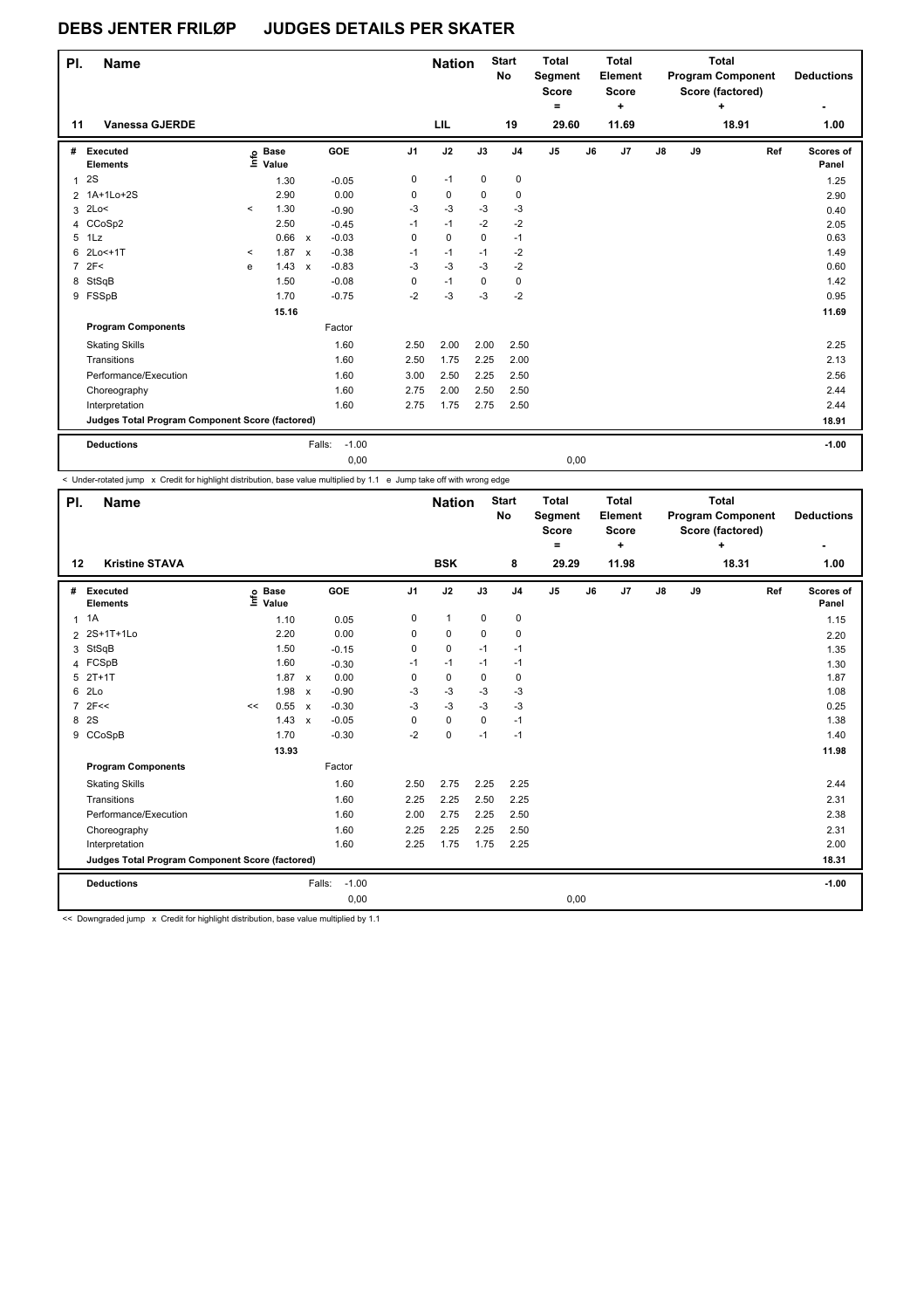| PI.            | Name                                            |                                  |                           |         |                | <b>Nation</b> |             | <b>Start</b><br>No | <b>Total</b><br>Segment<br><b>Score</b><br>$\equiv$ |    | <b>Total</b><br>Element<br><b>Score</b><br>$\ddot{}$ |    |    | <b>Total</b><br><b>Program Component</b><br>Score (factored)<br>٠ | <b>Deductions</b><br>۰ |
|----------------|-------------------------------------------------|----------------------------------|---------------------------|---------|----------------|---------------|-------------|--------------------|-----------------------------------------------------|----|------------------------------------------------------|----|----|-------------------------------------------------------------------|------------------------|
| 13             | <b>Mia Dybsand BRATLIE</b>                      |                                  |                           |         |                | <b>SIL</b>    |             | 9                  | 28.81                                               |    | 9.79                                                 |    |    | 19.02                                                             | 0.00                   |
| #              | Executed<br><b>Elements</b>                     | <b>Base</b><br>e Base<br>E Value |                           | GOE     | J <sub>1</sub> | J2            | J3          | J <sub>4</sub>     | J5                                                  | J6 | J <sub>7</sub>                                       | J8 | J9 | Ref                                                               | Scores of<br>Panel     |
| $\mathbf{1}$   | $LSpB*$                                         | 0.00                             |                           | 0.00    |                |               |             |                    |                                                     |    |                                                      |    |    |                                                                   | 0.00                   |
|                | 2 2S+1T                                         | 1.70                             |                           | 0.00    | 0              | $\mathbf 0$   | $\mathbf 0$ | 0                  |                                                     |    |                                                      |    |    |                                                                   | 1.70                   |
| 3              | StSq1                                           | 1.80                             |                           | 0.38    | 1              | $\mathbf{1}$  | $\mathbf 0$ | 1                  |                                                     |    |                                                      |    |    |                                                                   | 2.18                   |
|                | 4 1Lz                                           | 0.66                             | $\boldsymbol{\mathsf{x}}$ | 0.00    | 0              | 0             | 0           | 0                  |                                                     |    |                                                      |    |    |                                                                   | 0.66                   |
| 5              | 1A+1Lo+1Lo                                      | 2.31                             | $\mathsf{x}$              | 0.00    | 0              | $\mathbf 0$   | $\Omega$    | 0                  |                                                     |    |                                                      |    |    |                                                                   | 2.31                   |
| 6              | 2S                                              | 1.43                             | $\boldsymbol{\mathsf{x}}$ | $-0.25$ | $-1$           | $-1$          | $-1$        | $-2$               |                                                     |    |                                                      |    |    |                                                                   | 1.18                   |
| $\overline{7}$ | 1A                                              | 1.21                             | $\mathsf{x}$              | 0.00    | 0              | $\mathbf 0$   | $\Omega$    | 0                  |                                                     |    |                                                      |    |    |                                                                   | 1.21                   |
| 8              | CoSp                                            | 0.00                             |                           | 0.00    |                |               |             |                    |                                                     |    |                                                      |    |    |                                                                   | 0.00                   |
|                | 9 1F                                            | 0.55                             | $\boldsymbol{\mathsf{x}}$ | 0.00    | 0              | $\mathbf 0$   | $\mathbf 0$ | 0                  |                                                     |    |                                                      |    |    |                                                                   | 0.55                   |
|                |                                                 | 9.66                             |                           |         |                |               |             |                    |                                                     |    |                                                      |    |    |                                                                   | 9.79                   |
|                | <b>Program Components</b>                       |                                  |                           | Factor  |                |               |             |                    |                                                     |    |                                                      |    |    |                                                                   |                        |
|                | <b>Skating Skills</b>                           |                                  |                           | 1.60    | 2.75           | 2.75          | 2.25        | 2.50               |                                                     |    |                                                      |    |    |                                                                   | 2.56                   |
|                | Transitions                                     |                                  |                           | 1.60    | 3.00           | 2.50          | 2.25        | 2.50               |                                                     |    |                                                      |    |    |                                                                   | 2.56                   |
|                | Performance/Execution                           |                                  |                           | 1.60    | 2.25           | 2.25          | 2.50        | 2.50               |                                                     |    |                                                      |    |    |                                                                   | 2.38                   |
|                | Choreography                                    |                                  |                           | 1.60    | 2.50           | 2.25          | 2.25        | 2.50               |                                                     |    |                                                      |    |    |                                                                   | 2.38                   |
|                | Interpretation                                  |                                  |                           | 1.60    | 2.25           | 1.50          | 2.00        | 2.25               |                                                     |    |                                                      |    |    |                                                                   | 2.00                   |
|                | Judges Total Program Component Score (factored) |                                  |                           |         |                |               |             |                    |                                                     |    |                                                      |    |    |                                                                   | 19.02                  |
|                | <b>Deductions</b>                               |                                  |                           |         |                |               |             |                    |                                                     |    |                                                      |    |    |                                                                   | 0.00                   |
|                |                                                 |                                  |                           | 0.00    |                |               |             |                    | 0.00                                                |    |                                                      |    |    |                                                                   |                        |

\* Invalid element x Credit for highlight distribution, base value multiplied by 1.1

| PI.            | <b>Name</b>                                     |         |                      |              |         |                | <b>Nation</b> |      | <b>Start</b><br>No | <b>Total</b><br>Segment<br><b>Score</b><br>Ξ. | <b>Total</b><br><b>Element</b><br><b>Score</b><br>٠ |    |    | <b>Total</b><br><b>Program Component</b><br>Score (factored)<br>٠ |     | <b>Deductions</b>  |
|----------------|-------------------------------------------------|---------|----------------------|--------------|---------|----------------|---------------|------|--------------------|-----------------------------------------------|-----------------------------------------------------|----|----|-------------------------------------------------------------------|-----|--------------------|
| 14             | <b>Victoria GRANDAHL</b>                        |         |                      |              |         |                | <b>SSK</b>    |      | 11                 | 28.62                                         | 10.02                                               |    |    | 18.60                                                             |     | 0.00               |
| #              | Executed<br><b>Elements</b>                     | ١nf٥    | <b>Base</b><br>Value |              | GOE     | J <sub>1</sub> | J2            | J3   | J <sub>4</sub>     | J5                                            | J7<br>J6                                            | J8 | J9 |                                                                   | Ref | Scores of<br>Panel |
| $\mathbf 1$    | $2Lo+1T$                                        |         | 2.20                 |              | $-0.38$ | $-2$           | $-1$          | $-1$ | $-1$               |                                               |                                                     |    |    |                                                                   |     | 1.82               |
| $\overline{2}$ | 1F                                              |         | 0.50                 |              | 0.05    | 0              | $\mathbf{1}$  | 0    | 0                  |                                               |                                                     |    |    |                                                                   |     | 0.55               |
|                | 3 FCSpB                                         |         | 1.60                 |              | $-0.68$ | -2             | $-2$          | $-2$ | -3                 |                                               |                                                     |    |    |                                                                   |     | 0.92               |
| 4              | $2S+T$                                          |         | 1.30                 |              | $-0.25$ | $-1$           | $-2$          | $-1$ | $-1$               |                                               |                                                     |    |    |                                                                   |     | 1.05               |
| 5              | 1A                                              |         | 1.21                 | $\mathsf{x}$ | $-0.05$ | 0              | $-1$          | 0    | 0                  |                                               |                                                     |    |    |                                                                   |     | 1.16               |
| 6              | StSq1                                           |         | 1.80                 |              | $-0.15$ | 0              | 0             | $-1$ | $-1$               |                                               |                                                     |    |    |                                                                   |     | 1.65               |
| $\overline{7}$ | 2Lo<                                            | $\,<$   | 1.43                 | $\mathsf{x}$ | $-0.60$ | $-2$           | $-2$          | $-2$ | $-2$               |                                               |                                                     |    |    |                                                                   |     | 0.83               |
| 8              | 2S<                                             | $\prec$ | 0.99                 | $\mathsf{x}$ | $-0.20$ | $-1$           | $-2$          | $-1$ | $\mathbf 0$        |                                               |                                                     |    |    |                                                                   |     | 0.79               |
|                | 9 CCoSpB                                        |         | 1.70                 |              | $-0.45$ | $-1$           | $-2$          | $-1$ | $-2$               |                                               |                                                     |    |    |                                                                   |     | 1.25               |
|                |                                                 |         | 12.73                |              |         |                |               |      |                    |                                               |                                                     |    |    |                                                                   |     | 10.02              |
|                | <b>Program Components</b>                       |         |                      |              | Factor  |                |               |      |                    |                                               |                                                     |    |    |                                                                   |     |                    |
|                | <b>Skating Skills</b>                           |         |                      |              | 1.60    | 2.75           | 2.75          | 2.25 | 2.25               |                                               |                                                     |    |    |                                                                   |     | 2.50               |
|                | Transitions                                     |         |                      |              | 1.60    | 2.75           | 2.25          | 2.00 | 2.00               |                                               |                                                     |    |    |                                                                   |     | 2.25               |
|                | Performance/Execution                           |         |                      |              | 1.60    | 2.25           | 2.25          | 2.00 | 2.25               |                                               |                                                     |    |    |                                                                   |     | 2.19               |
|                | Choreography                                    |         |                      |              | 1.60    | 2.50           | 3.00          | 2.25 | 2.25               |                                               |                                                     |    |    |                                                                   |     | 2.50               |
|                | Interpretation                                  |         |                      |              | 1.60    | 2.50           | 2.25          | 2.00 | 2.00               |                                               |                                                     |    |    |                                                                   |     | 2.19               |
|                | Judges Total Program Component Score (factored) |         |                      |              |         |                |               |      |                    |                                               |                                                     |    |    |                                                                   |     | 18.60              |
|                | <b>Deductions</b>                               |         |                      |              |         |                |               |      |                    |                                               |                                                     |    |    |                                                                   |     | 0.00               |
|                |                                                 |         |                      |              | 0,00    |                |               |      |                    | 0,00                                          |                                                     |    |    |                                                                   |     |                    |

< Under-rotated jump x Credit for highlight distribution, base value multiplied by 1.1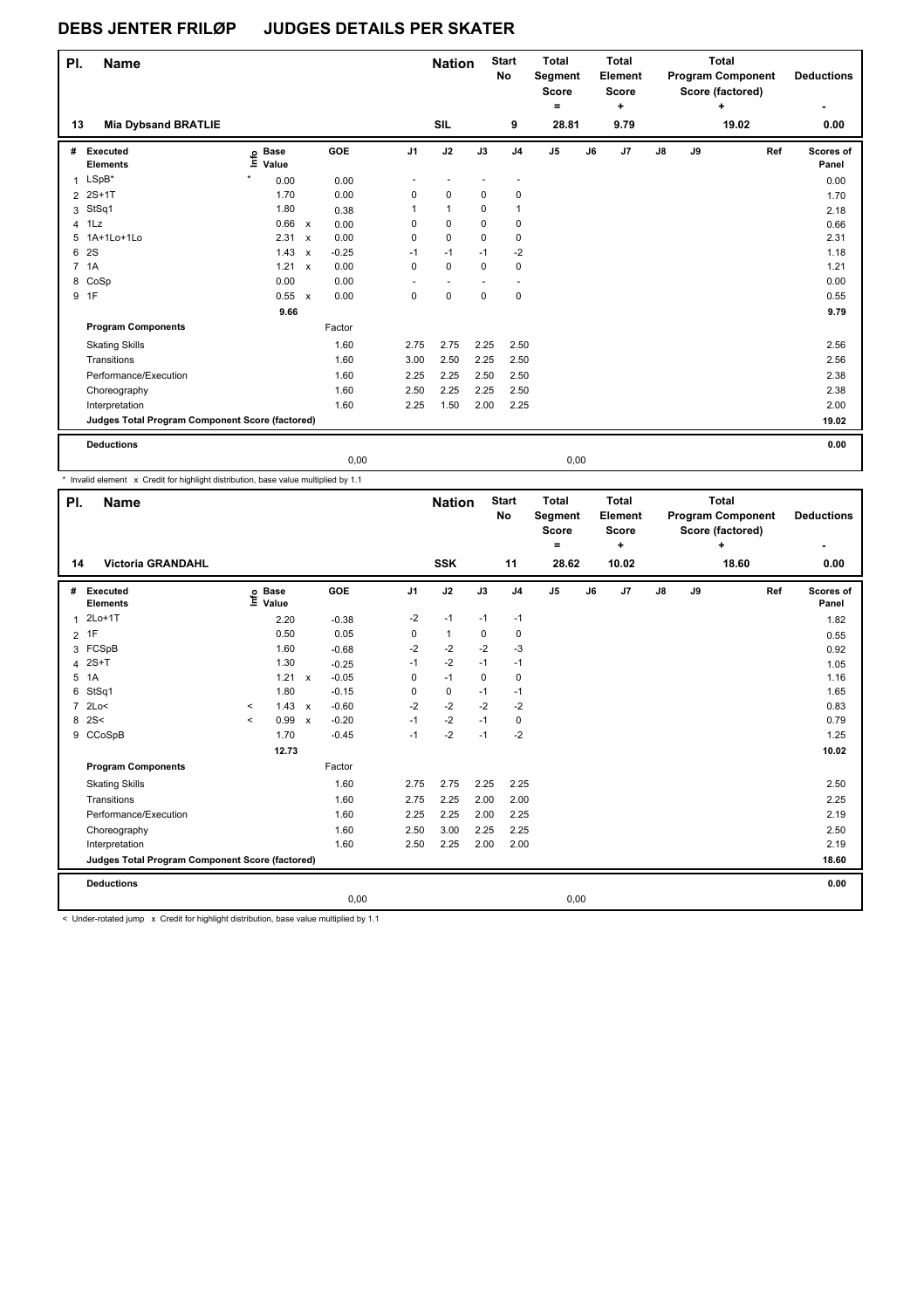| PI.            | <b>Name</b>                                     |         |                      |                           |                   |                | <b>Nation</b> |             | <b>Start</b><br>No | <b>Total</b><br>Segment<br><b>Score</b> |    | <b>Total</b><br>Element<br><b>Score</b> |    |    | <b>Total</b><br><b>Program Component</b><br>Score (factored) |     | <b>Deductions</b>  |
|----------------|-------------------------------------------------|---------|----------------------|---------------------------|-------------------|----------------|---------------|-------------|--------------------|-----------------------------------------|----|-----------------------------------------|----|----|--------------------------------------------------------------|-----|--------------------|
| 15             | <b>Frida Eline JENSEN</b>                       |         |                      |                           |                   |                | <b>SIL</b>    |             | 12                 | ۰<br>25.94                              |    | ÷<br>9.62                               |    |    | ٠<br>18.32                                                   |     | 2.00               |
|                |                                                 |         |                      |                           |                   |                |               |             |                    |                                         |    |                                         |    |    |                                                              |     |                    |
| #              | Executed<br><b>Elements</b>                     | ١mfo    | <b>Base</b><br>Value |                           | GOE               | J <sub>1</sub> | J2            | J3          | J <sub>4</sub>     | J5                                      | J6 | J7                                      | J8 | J9 |                                                              | Ref | Scores of<br>Panel |
| $\mathbf{1}$   | 1F                                              |         | 0.50                 |                           | 0.10              | 1              | $\mathbf{1}$  | $\mathbf 0$ | $\mathbf 0$        |                                         |    |                                         |    |    |                                                              |     | 0.60               |
| $\overline{2}$ | 1A                                              |         | 1.10                 |                           | 0.05              | 0              | $\mathbf{1}$  | 0           | 0                  |                                         |    |                                         |    |    |                                                              |     | 1.15               |
| 3              | 2Lo                                             |         | 1.80                 |                           | $-0.75$           | $-2$           | $-2$          | $-3$        | $-3$               |                                         |    |                                         |    |    |                                                              |     | 1.05               |
| 4              | 2S<                                             | $\prec$ | 0.90                 |                           | $-0.60$           | $-3$           | $-3$          | $-3$        | $-3$               |                                         |    |                                         |    |    |                                                              |     | 0.30               |
| 5              | CCoSp2                                          |         | 2.50                 |                           | $-0.23$           | $-1$           | $-1$          | 0           | $-1$               |                                         |    |                                         |    |    |                                                              |     | 2.27               |
| 6              | 1S+1T+1Lo                                       |         | 1.43                 | $\mathsf{x}$              | $-0.03$           | 0              | $-1$          | 0           | 0                  |                                         |    |                                         |    |    |                                                              |     | 1.40               |
| $\overline{7}$ | StSq1                                           |         | 1.80                 |                           | $-0.03$           | 0              | $\mathbf{1}$  | $-1$        | $-1$               |                                         |    |                                         |    |    |                                                              |     | 1.77               |
| 8              | 2 <sub>LO</sub>                                 |         | 1.98                 | $\boldsymbol{\mathsf{x}}$ | $-0.90$           | $-3$           | $-3$          | $-3$        | $-3$               |                                         |    |                                         |    |    |                                                              |     | 1.08               |
|                | 9 LSpB*                                         | $\star$ | 0.00                 |                           | 0.00              |                |               |             |                    |                                         |    |                                         |    |    |                                                              |     | 0.00               |
|                |                                                 |         | 12.01                |                           |                   |                |               |             |                    |                                         |    |                                         |    |    |                                                              |     | 9.62               |
|                | <b>Program Components</b>                       |         |                      |                           | Factor            |                |               |             |                    |                                         |    |                                         |    |    |                                                              |     |                    |
|                | <b>Skating Skills</b>                           |         |                      |                           | 1.60              | 3.00           | 3.00          | 2.25        | 2.25               |                                         |    |                                         |    |    |                                                              |     | 2.63               |
|                | Transitions                                     |         |                      |                           | 1.60              | 2.75           | 3.25          | 2.00        | 1.75               |                                         |    |                                         |    |    |                                                              |     | 2.44               |
|                | Performance/Execution                           |         |                      |                           | 1.60              | 2.00           | 2.25          | 2.25        | 2.25               |                                         |    |                                         |    |    |                                                              |     | 2.19               |
|                | Choreography                                    |         |                      |                           | 1.60              | 2.25           | 2.00          | 1.75        | 2.25               |                                         |    |                                         |    |    |                                                              |     | 2.06               |
|                | Interpretation                                  |         |                      |                           | 1.60              | 2.25           | 2.25          | 2.00        | 2.00               |                                         |    |                                         |    |    |                                                              |     | 2.13               |
|                | Judges Total Program Component Score (factored) |         |                      |                           |                   |                |               |             |                    |                                         |    |                                         |    |    |                                                              |     | 18.32              |
|                | <b>Deductions</b>                               |         |                      |                           | $-2.00$<br>Falls: |                |               |             |                    |                                         |    |                                         |    |    |                                                              |     | $-2.00$            |
|                |                                                 |         |                      |                           | 0,00              |                |               |             |                    | 0,00                                    |    |                                         |    |    |                                                              |     |                    |

< Under-rotated jump \* Invalid element x Credit for highlight distribution, base value multiplied by 1.1

| PI.            | <b>Name</b>                                     |         |                            |                           |         |                | <b>Nation</b> |          | <b>Start</b><br>No | <b>Total</b><br>Segment<br><b>Score</b><br>Ξ. |    | <b>Total</b><br>Element<br><b>Score</b><br>٠ |    |    | <b>Total</b><br><b>Program Component</b><br>Score (factored)<br>÷ |     | <b>Deductions</b>  |
|----------------|-------------------------------------------------|---------|----------------------------|---------------------------|---------|----------------|---------------|----------|--------------------|-----------------------------------------------|----|----------------------------------------------|----|----|-------------------------------------------------------------------|-----|--------------------|
| 16             | <b>Stine Thomle KARLSEN</b>                     |         |                            |                           |         |                | <b>RKK</b>    |          | 5                  | 25.06                                         |    | 10.95                                        |    |    | 14.11                                                             |     | 0.00               |
| #              | Executed<br><b>Elements</b>                     |         | e Base<br>E Value<br>Value |                           | GOE     | J <sub>1</sub> | J2            | J3       | J <sub>4</sub>     | J <sub>5</sub>                                | J6 | J <sub>7</sub>                               | J8 | J9 |                                                                   | Ref | Scores of<br>Panel |
| $\mathbf{1}$   | 1A                                              |         | 1.10                       |                           | 0.10    | $\mathbf{1}$   | $\mathbf{1}$  | 0        | $\mathbf 0$        |                                               |    |                                              |    |    |                                                                   |     | 1.20               |
|                | 2 2S+T+T                                        |         | 1.30                       |                           | $-0.30$ | $-1$           | -3            | $-1$     | $-1$               |                                               |    |                                              |    |    |                                                                   |     | 1.00               |
| 3              | 2Lo                                             |         | 1.80                       |                           | $-0.68$ | $-2$           | $-2$          | $-3$     | $-2$               |                                               |    |                                              |    |    |                                                                   |     | 1.12               |
| 4              | <b>FUSpB</b>                                    |         | 1.50                       |                           | $-0.30$ | $-1$           | $\mathbf 0$   | $-2$     | $-1$               |                                               |    |                                              |    |    |                                                                   |     | 1.20               |
| 5              | 1A                                              |         | 1.10                       |                           | $-0.45$ | $-2$           | $-2$          | $-2$     | $-3$               |                                               |    |                                              |    |    |                                                                   |     | 0.65               |
| 6              | CCoSp2                                          |         | 2.50                       |                           | $-0.08$ | 0              | $\mathbf 0$   | $-1$     | $\mathbf 0$        |                                               |    |                                              |    |    |                                                                   |     | 2.42               |
| $\overline{7}$ | 2S<                                             | $\prec$ | 0.99                       | $\boldsymbol{\mathsf{x}}$ | $-0.30$ | $-1$           | $-1$          | $-2$     | $-2$               |                                               |    |                                              |    |    |                                                                   |     | 0.69               |
| 8              | 1F                                              |         | 0.55                       | $\boldsymbol{\mathsf{x}}$ | 0.00    | 0              | $\mathbf 0$   | $\Omega$ | $\mathbf 0$        |                                               |    |                                              |    |    |                                                                   |     | 0.55               |
| 9              | StSq1                                           |         | 1.80                       |                           | $-0.53$ | $-2$           | $-1$          | $-2$     | $-2$               |                                               |    |                                              |    |    |                                                                   |     | 1.27               |
|                | 10 USpB                                         |         | 1.00                       |                           | $-0.15$ | $-1$           | $\mathbf 0$   | $-1$     | $\mathbf 0$        |                                               |    |                                              |    |    |                                                                   |     | 0.85               |
|                |                                                 |         | 13.64                      |                           |         |                |               |          |                    |                                               |    |                                              |    |    |                                                                   |     | 10.95              |
|                | <b>Program Components</b>                       |         |                            |                           | Factor  |                |               |          |                    |                                               |    |                                              |    |    |                                                                   |     |                    |
|                | <b>Skating Skills</b>                           |         |                            |                           | 1.60    | 2.50           | 2.25          | 1.50     | 1.50               |                                               |    |                                              |    |    |                                                                   |     | 1.94               |
|                | Transitions                                     |         |                            |                           | 1.60    | 1.75           | 2.00          | 1.50     | 1.25               |                                               |    |                                              |    |    |                                                                   |     | 1.63               |
|                | Performance/Execution                           |         |                            |                           | 1.60    | 1.50           | 2.25          | 1.50     | 1.75               |                                               |    |                                              |    |    |                                                                   |     | 1.75               |
|                | Choreography                                    |         |                            |                           | 1.60    | 1.75           | 2.25          | 1.50     | 1.50               |                                               |    |                                              |    |    |                                                                   |     | 1.75               |
|                | Interpretation                                  |         |                            |                           | 1.60    | 1.75           | 2.00          | 1.75     | 1.50               |                                               |    |                                              |    |    |                                                                   |     | 1.75               |
|                | Judges Total Program Component Score (factored) |         |                            |                           |         |                |               |          |                    |                                               |    |                                              |    |    |                                                                   |     | 14.11              |
|                | <b>Deductions</b>                               |         |                            |                           |         |                |               |          |                    |                                               |    |                                              |    |    |                                                                   |     | 0.00               |
|                |                                                 |         |                            |                           | 0,00    |                |               |          |                    | 0,00                                          |    |                                              |    |    |                                                                   |     |                    |

< Under-rotated jump x Credit for highlight distribution, base value multiplied by 1.1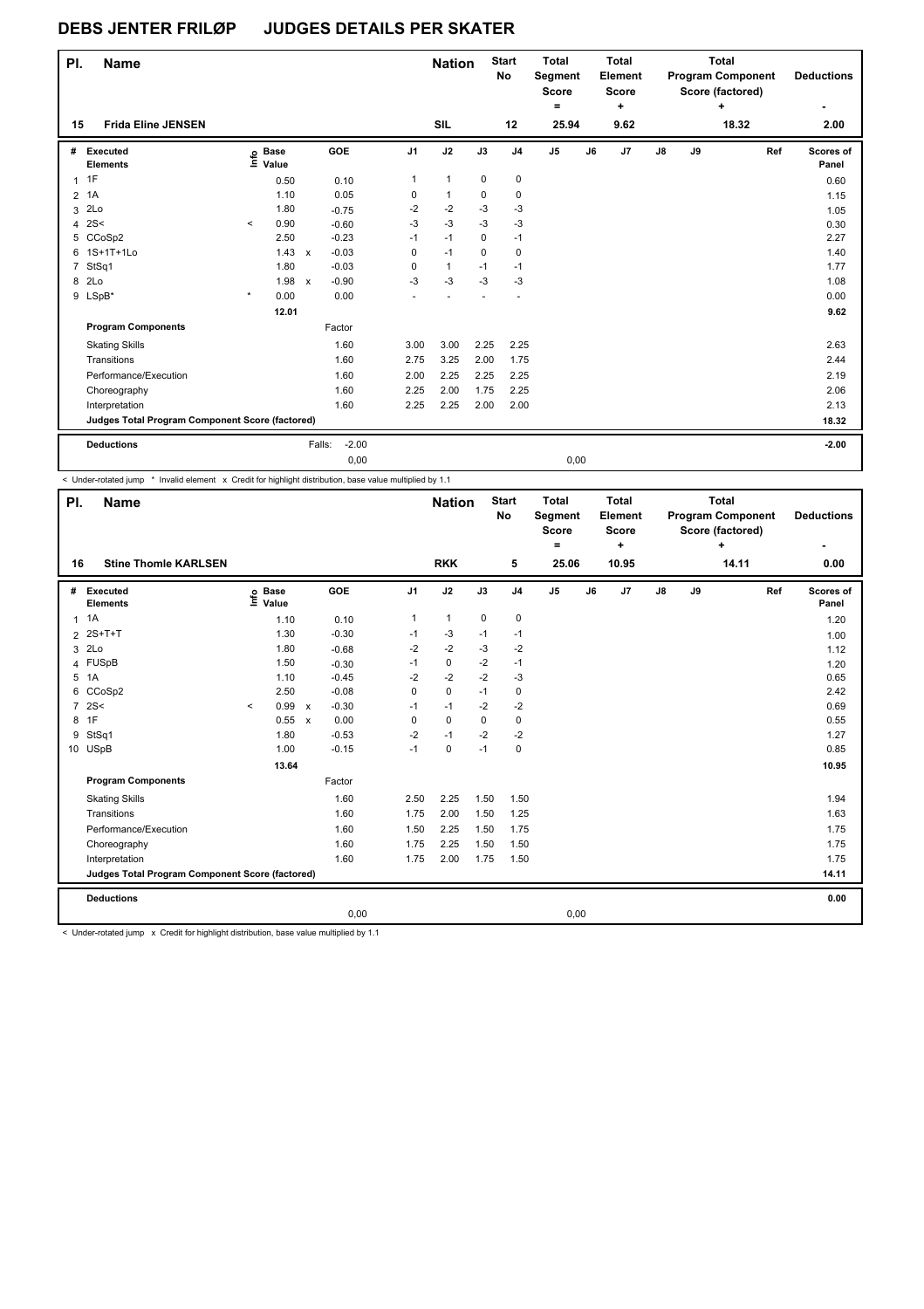| PI.            | <b>Name</b>                                     |         |                      |              |                   |                          | <b>Nation</b> |             | <b>Start</b><br>No | Total<br>Segment<br><b>Score</b><br>۰ |    | Total<br>Element<br><b>Score</b><br>÷ |               |    | Total<br><b>Program Component</b><br>Score (factored)<br>٠ |     | <b>Deductions</b><br>٠ |
|----------------|-------------------------------------------------|---------|----------------------|--------------|-------------------|--------------------------|---------------|-------------|--------------------|---------------------------------------|----|---------------------------------------|---------------|----|------------------------------------------------------------|-----|------------------------|
| 17             | <b>Sofie LARSEN EIDE</b>                        |         |                      |              |                   |                          | <b>BSK</b>    |             | 3                  | 24.93                                 |    | 9.63                                  |               |    | 17.30                                                      |     | 2.00                   |
| #              | Executed<br><b>Elements</b>                     | ١m      | <b>Base</b><br>Value |              | GOE               | J <sub>1</sub>           | J2            | J3          | J <sub>4</sub>     | J5                                    | J6 | J7                                    | $\mathsf{J}8$ | J9 |                                                            | Ref | Scores of<br>Panel     |
| $\mathbf{1}$   | 2S                                              |         | 1.30                 |              | $-0.60$           | $-3$                     | $-3$          | $-3$        | $-3$               |                                       |    |                                       |               |    |                                                            |     | 0.70                   |
| $\overline{2}$ | 2Lo<                                            | $\prec$ | 1.30                 |              | $-0.60$           | $-2$                     | $-2$          | $-2$        | $-2$               |                                       |    |                                       |               |    |                                                            |     | 0.70                   |
| 3              | 1A+Lo+2S                                        |         | 2.40                 |              | $-0.45$           | $-2$                     | $-2$          | $-2$        | $-3$               |                                       |    |                                       |               |    |                                                            |     | 1.95                   |
| 4              | CoSp                                            |         | 0.00                 |              | 0.00              | $\overline{\phantom{a}}$ |               |             |                    |                                       |    |                                       |               |    |                                                            |     | 0.00                   |
| 5              | 2T                                              |         | 1.43                 | $\mathsf{x}$ | $-0.05$           | 0                        | $-1$          | 0           | 0                  |                                       |    |                                       |               |    |                                                            |     | 1.38                   |
| 6              | FSSpB                                           |         | 1.70                 |              | $-0.23$           | 0                        | $-1$          | $-1$        | $-1$               |                                       |    |                                       |               |    |                                                            |     | 1.47                   |
| $\overline{7}$ | StSqB                                           |         | 1.50                 |              | 0.00              | 0                        | 0             | 0           | 0                  |                                       |    |                                       |               |    |                                                            |     | 1.50                   |
|                | $8$ 1T+2T<                                      | $\prec$ | 1.43                 | $\mathsf{x}$ | $-0.60$           | $-3$                     | $-3$          | $-3$        | $-3$               |                                       |    |                                       |               |    |                                                            |     | 0.83                   |
|                | 9 1A                                            |         | 1.10                 |              | 0.00              | 0                        | 0             | $\mathbf 0$ | 0                  |                                       |    |                                       |               |    |                                                            |     | 1.10                   |
|                |                                                 |         | 12.16                |              |                   |                          |               |             |                    |                                       |    |                                       |               |    |                                                            |     | 9.63                   |
|                | <b>Program Components</b>                       |         |                      |              | Factor            |                          |               |             |                    |                                       |    |                                       |               |    |                                                            |     |                        |
|                | <b>Skating Skills</b>                           |         |                      |              | 1.60              | 2.50                     | 1.75          | 2.00        | 2.00               |                                       |    |                                       |               |    |                                                            |     | 2.06                   |
|                | Transitions                                     |         |                      |              | 1.60              | 2.25                     | 2.50          | 2.00        | 2.00               |                                       |    |                                       |               |    |                                                            |     | 2.19                   |
|                | Performance/Execution                           |         |                      |              | 1.60              | 2.00                     | 2.00          | 2.50        | 2.25               |                                       |    |                                       |               |    |                                                            |     | 2.19                   |
|                | Choreography                                    |         |                      |              | 1.60              | 2.25                     | 2.50          | 2.00        | 2.00               |                                       |    |                                       |               |    |                                                            |     | 2.19                   |
|                | Interpretation                                  |         |                      |              | 1.60              | 2.25                     | 2.00          | 2.25        | 2.25               |                                       |    |                                       |               |    |                                                            |     | 2.19                   |
|                | Judges Total Program Component Score (factored) |         |                      |              |                   |                          |               |             |                    |                                       |    |                                       |               |    |                                                            |     | 17.30                  |
|                | <b>Deductions</b>                               |         |                      |              | $-2.00$<br>Falls: |                          |               |             |                    |                                       |    |                                       |               |    |                                                            |     | $-2.00$                |
|                |                                                 |         |                      |              | 0,00              |                          |               |             |                    | 0,00                                  |    |                                       |               |    |                                                            |     |                        |

< Under-rotated jump x Credit for highlight distribution, base value multiplied by 1.1

| PI.            | <b>Name</b>                                     |                            |                           |                   |                          | <b>Nation</b>            |             | <b>Start</b><br>No | <b>Total</b><br>Segment<br><b>Score</b><br>۰ |    | <b>Total</b><br>Element<br><b>Score</b><br>٠ |    |    | <b>Total</b><br><b>Program Component</b><br>Score (factored)<br>÷ |     | <b>Deductions</b>  |
|----------------|-------------------------------------------------|----------------------------|---------------------------|-------------------|--------------------------|--------------------------|-------------|--------------------|----------------------------------------------|----|----------------------------------------------|----|----|-------------------------------------------------------------------|-----|--------------------|
| 18             | <b>Martha ANDERLIK</b>                          |                            |                           |                   |                          | <b>BKK</b>               |             | $\mathbf{2}$       | 24.53                                        |    | 10.33                                        |    |    | 15.20                                                             |     | 1.00               |
| #              | Executed<br><b>Elements</b>                     | e Base<br>E Value<br>Value |                           | GOE               | J <sub>1</sub>           | J2                       | J3          | J <sub>4</sub>     | J5                                           | J6 | J7                                           | J8 | J9 |                                                                   | Ref | Scores of<br>Panel |
| $\mathbf{1}$   | 2Lo                                             | 1.80                       |                           | $-0.90$           | $-3$                     | $-3$                     | $-3$        | $-3$               |                                              |    |                                              |    |    |                                                                   |     | 0.90               |
| $\overline{2}$ | $2S+1T$                                         | 1.70                       |                           | 0.00              | 0                        | $\mathbf 0$              | $\Omega$    | 0                  |                                              |    |                                              |    |    |                                                                   |     | 1.70               |
| 3              | 1F                                              | 0.50                       |                           | 0.00              | 0                        | $\mathbf 0$              | $\mathbf 0$ | $\mathbf 0$        |                                              |    |                                              |    |    |                                                                   |     | 0.50               |
| 4              | CCoSp                                           | 0.00                       |                           | 0.00              | $\overline{\phantom{a}}$ | $\overline{\phantom{a}}$ |             | ٠                  |                                              |    |                                              |    |    |                                                                   |     | 0.00               |
| 5              | $1A+1T$                                         | 1.65 x                     |                           | $-0.05$           | 0                        | $-1$                     | $\mathbf 0$ | $\mathbf 0$        |                                              |    |                                              |    |    |                                                                   |     | 1.60               |
| 6              | 2S                                              | 1.43                       | $\boldsymbol{\mathsf{x}}$ | $-0.05$           | 0                        | $-1$                     | 0           | 0                  |                                              |    |                                              |    |    |                                                                   |     | 1.38               |
| $\overline{7}$ | 1A                                              | 1.21                       | $\mathsf{x}$              | 0.00              | 0                        | $\mathbf 0$              | $\mathbf 0$ | 0                  |                                              |    |                                              |    |    |                                                                   |     | 1.21               |
|                | 8 FSSpB                                         | 1.70                       |                           | $-0.23$           | 0                        | $-1$                     | $-2$        | 0                  |                                              |    |                                              |    |    |                                                                   |     | 1.47               |
|                | 9 StSq1                                         | 1.80                       |                           | $-0.23$           | $-1$                     | $-1$                     | $-1$        | $\mathbf 0$        |                                              |    |                                              |    |    |                                                                   |     | 1.57               |
|                |                                                 | 11.79                      |                           |                   |                          |                          |             |                    |                                              |    |                                              |    |    |                                                                   |     | 10.33              |
|                | <b>Program Components</b>                       |                            |                           | Factor            |                          |                          |             |                    |                                              |    |                                              |    |    |                                                                   |     |                    |
|                | <b>Skating Skills</b>                           |                            |                           | 1.60              | 2.25                     | 1.50                     | 1.75        | 2.50               |                                              |    |                                              |    |    |                                                                   |     | 2.00               |
|                | Transitions                                     |                            |                           | 1.60              | 2.25                     | 1.50                     | 1.50        | 2.00               |                                              |    |                                              |    |    |                                                                   |     | 1.81               |
|                | Performance/Execution                           |                            |                           | 1.60              | 2.00                     | 1.50                     | 2.00        | 2.25               |                                              |    |                                              |    |    |                                                                   |     | 1.94               |
|                | Choreography                                    |                            |                           | 1.60              | 2.00                     | 1.75                     | 1.75        | 2.25               |                                              |    |                                              |    |    |                                                                   |     | 1.94               |
|                | Interpretation                                  |                            |                           | 1.60              | 1.75                     | 1.00                     | 2.25        | 2.25               |                                              |    |                                              |    |    |                                                                   |     | 1.81               |
|                | Judges Total Program Component Score (factored) |                            |                           |                   |                          |                          |             |                    |                                              |    |                                              |    |    |                                                                   |     | 15.20              |
|                | <b>Deductions</b>                               |                            |                           | $-1.00$<br>Falls: |                          |                          |             |                    |                                              |    |                                              |    |    |                                                                   |     | $-1.00$            |
|                |                                                 |                            |                           | 0,00              |                          |                          |             |                    | 0,00                                         |    |                                              |    |    |                                                                   |     |                    |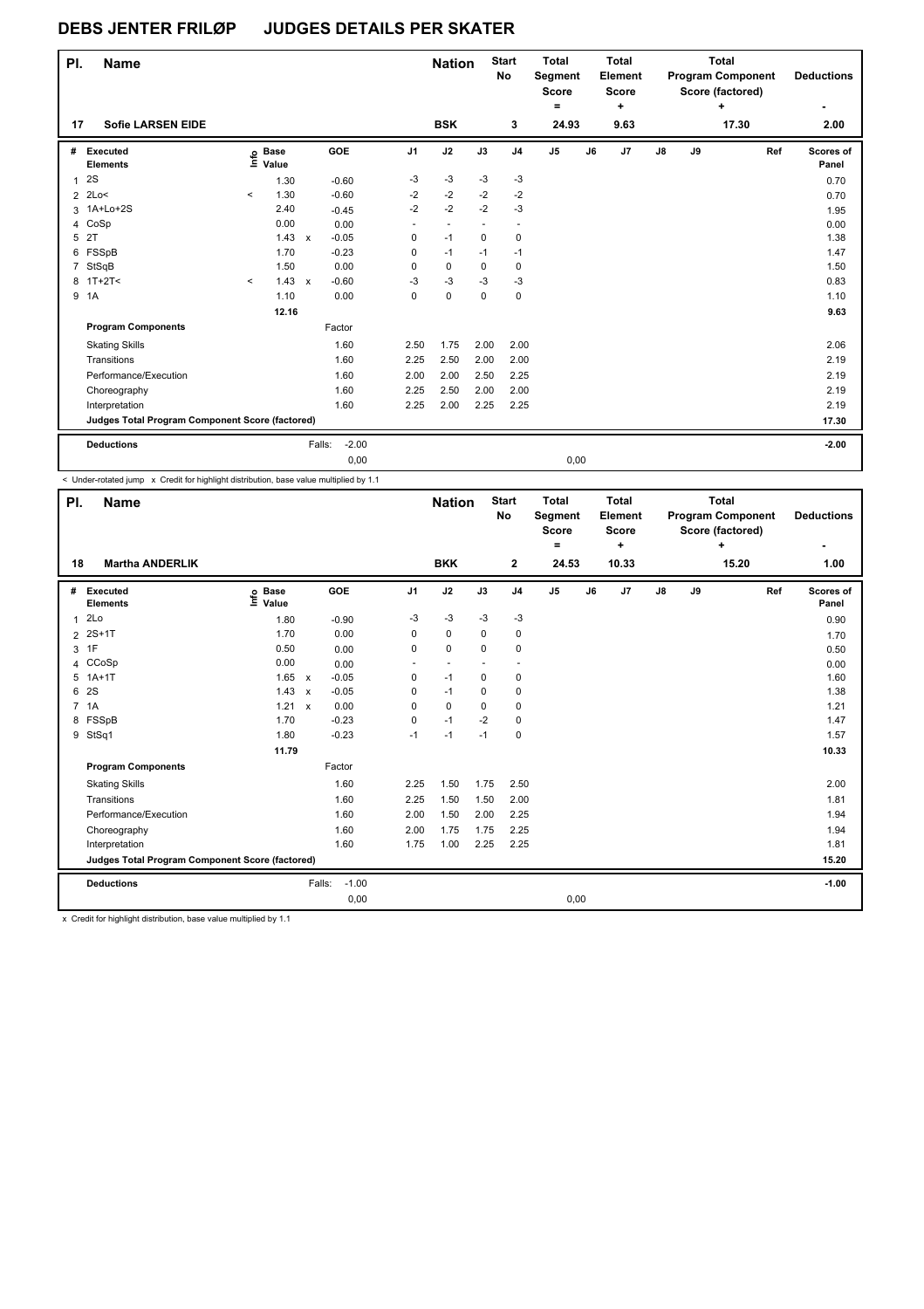| PI.          | <b>Name</b>                                     |    |                      |                           |         |                | <b>Nation</b> |             | <b>Start</b><br>No | <b>Total</b><br><b>Score</b> | Segment |    | <b>Total</b><br>Element<br><b>Score</b> |               |    | <b>Total</b><br><b>Program Component</b><br>Score (factored) |     | <b>Deductions</b>  |
|--------------|-------------------------------------------------|----|----------------------|---------------------------|---------|----------------|---------------|-------------|--------------------|------------------------------|---------|----|-----------------------------------------|---------------|----|--------------------------------------------------------------|-----|--------------------|
|              |                                                 |    |                      |                           |         |                |               |             |                    |                              | $=$     |    | ÷                                       |               |    | ٠                                                            |     | ۰                  |
| 19           | <b>Anna Emilie HAGEN</b>                        |    |                      |                           |         |                | <b>SKK</b>    |             | 10                 |                              | 24.10   |    | 10.20                                   |               |    | 16.90                                                        |     | 3.00               |
| #            | Executed<br><b>Elements</b>                     | ١m | <b>Base</b><br>Value |                           | GOE     | J <sub>1</sub> | J2            | J3          | J <sub>4</sub>     | J <sub>5</sub>               |         | J6 | J <sub>7</sub>                          | $\mathsf{J}8$ | J9 |                                                              | Ref | Scores of<br>Panel |
| $\mathbf{1}$ | 1A                                              |    | 1.10                 |                           | 0.00    | 0              | 0             | 0           | 0                  |                              |         |    |                                         |               |    |                                                              |     | 1.10               |
|              | 2 1Lz+1Lo+2Lo<<                                 | << | 1.60                 |                           | $-0.28$ | -3             | $-3$          | -3          | $-2$               |                              |         |    |                                         |               |    |                                                              |     | 1.32               |
|              | 3 FSSpB                                         |    | 1.70                 |                           | $-0.30$ | 0              | $-2$          | $-1$        | $-1$               |                              |         |    |                                         |               |    |                                                              |     | 1.40               |
| 4            | 2F<<                                            | << | 0.50                 |                           | $-0.23$ | $-2$           | $-3$          | $-2$        | $-2$               |                              |         |    |                                         |               |    |                                                              |     | 0.27               |
| 5            | 2T                                              |    | 1.43                 | $\boldsymbol{\mathsf{x}}$ | $-0.60$ | $-3$           | $-3$          | $-3$        | $-3$               |                              |         |    |                                         |               |    |                                                              |     | 0.83               |
| 6            | 2S                                              |    | 1.43                 | $\mathbf{x}$              | $-0.05$ | 0              | $-1$          | $\mathbf 0$ | 0                  |                              |         |    |                                         |               |    |                                                              |     | 1.38               |
| 7            | $1A+2Lo<<$                                      | << | 1.76                 | $\mathsf{x}$              | $-0.45$ | $-2$           | $-3$          | $-2$        | $-2$               |                              |         |    |                                         |               |    |                                                              |     | 1.31               |
| 8            | CCoSpB                                          |    | 1.70                 |                           | $-0.23$ | $-1$           | $-2$          | 0           | 0                  |                              |         |    |                                         |               |    |                                                              |     | 1.47               |
| 9            | StSqB                                           |    | 1.50                 |                           | $-0.38$ | $-1$           | 0             | $-2$        | $-2$               |                              |         |    |                                         |               |    |                                                              |     | 1.12               |
|              |                                                 |    | 12.72                |                           |         |                |               |             |                    |                              |         |    |                                         |               |    |                                                              |     | 10.20              |
|              | <b>Program Components</b>                       |    |                      |                           | Factor  |                |               |             |                    |                              |         |    |                                         |               |    |                                                              |     |                    |
|              | <b>Skating Skills</b>                           |    |                      |                           | 1.60    | 2.75           | 2.75          | 2.25        | 2.25               |                              |         |    |                                         |               |    |                                                              |     | 2.50               |
|              | Transitions                                     |    |                      |                           | 1.60    | 2.25           | 2.25          | 1.75        | 1.75               |                              |         |    |                                         |               |    |                                                              |     | 2.00               |
|              | Performance/Execution                           |    |                      |                           | 1.60    | 2.25           | 1.75          | 2.00        | 2.25               |                              |         |    |                                         |               |    |                                                              |     | 2.06               |
|              | Choreography                                    |    |                      |                           | 1.60    | 2.50           | 1.75          | 1.75        | 1.75               |                              |         |    |                                         |               |    |                                                              |     | 1.94               |
|              | Interpretation                                  |    |                      |                           | 1.60    | 2.25           | 1.75          | 2.00        | 2.25               |                              |         |    |                                         |               |    |                                                              |     | 2.06               |
|              | Judges Total Program Component Score (factored) |    |                      |                           |         |                |               |             |                    |                              |         |    |                                         |               |    |                                                              |     | 16.90              |
|              | <b>Deductions</b>                               |    | Time violation:      |                           | $-2.00$ |                |               |             |                    | Falls:                       | $-1.00$ |    |                                         |               |    |                                                              |     | $-3.00$            |
|              |                                                 |    |                      |                           | 0,00    |                |               |             |                    |                              | 0,00    |    |                                         |               |    |                                                              |     |                    |

<< Downgraded jump x Credit for highlight distribution, base value multiplied by 1.1

| PI.            | <b>Name</b>                                     |                            |                           |                   |                          | <b>Nation</b> |          | <b>Start</b><br>No       | <b>Total</b><br>Segment<br><b>Score</b><br>۰ |    | <b>Total</b><br>Element<br><b>Score</b><br>٠ |               |    | <b>Total</b><br><b>Program Component</b><br>Score (factored)<br>÷ |     | <b>Deductions</b>  |
|----------------|-------------------------------------------------|----------------------------|---------------------------|-------------------|--------------------------|---------------|----------|--------------------------|----------------------------------------------|----|----------------------------------------------|---------------|----|-------------------------------------------------------------------|-----|--------------------|
| 20             | <b>Vilde RYGG</b>                               |                            |                           |                   |                          | <b>TSK</b>    |          | 7                        | 23.09                                        |    | 8.69                                         |               |    | 15.40                                                             |     | 1.00               |
| #              | <b>Executed</b><br><b>Elements</b>              | e Base<br>E Value<br>Value |                           | GOE               | J <sub>1</sub>           | J2            | J3       | J <sub>4</sub>           | J <sub>5</sub>                               | J6 | J7                                           | $\mathsf{J}8$ | J9 |                                                                   | Ref | Scores of<br>Panel |
| $\mathbf{1}$   | $2S+2T<<$                                       | 1.70<br><<                 |                           | $-0.50$           | $-2$                     | $-3$          | $-3$     | $-2$                     |                                              |    |                                              |               |    |                                                                   |     | 1.20               |
| $\overline{2}$ | 1Lo                                             | 0.50                       |                           | 0.00              | 0                        | $\mathbf 0$   | $\Omega$ | $\mathbf 0$              |                                              |    |                                              |               |    |                                                                   |     | 0.50               |
| 3              | 1F                                              | 0.50                       |                           | 0.00              | 0                        | 0             | 0        | 0                        |                                              |    |                                              |               |    |                                                                   |     | 0.50               |
| 4              | CCoSp2                                          | 2.50                       |                           | 0.00              | 0                        | $\mathbf 0$   | 0        | $\mathbf 0$              |                                              |    |                                              |               |    |                                                                   |     | 2.50               |
| 5              | 1A                                              | 1.21                       | $\mathsf{x}$              | $-0.05$           | 0                        | $-1$          | 0        | $\mathbf 0$              |                                              |    |                                              |               |    |                                                                   |     | 1.16               |
| 6              | StSqB                                           | 1.50                       |                           | $-0.53$           | $-1$                     | $-2$          | $-2$     | $-2$                     |                                              |    |                                              |               |    |                                                                   |     | 0.97               |
| $\overline{7}$ | FCSp                                            | 0.00                       |                           | 0.00              | $\overline{\phantom{a}}$ |               |          | $\overline{\phantom{a}}$ |                                              |    |                                              |               |    |                                                                   |     | 0.00               |
| 8              | 2S                                              | 1.43                       | $\mathsf{x}$              | $-0.40$           | $-2$                     | $-2$          | $-2$     | $-2$                     |                                              |    |                                              |               |    |                                                                   |     | 1.03               |
|                | 9 2T                                            | 1.43                       | $\boldsymbol{\mathsf{x}}$ | $-0.60$           | $-3$                     | $-3$          | $-3$     | $-3$                     |                                              |    |                                              |               |    |                                                                   |     | 0.83               |
|                |                                                 | 10.77                      |                           |                   |                          |               |          |                          |                                              |    |                                              |               |    |                                                                   |     | 8.69               |
|                | <b>Program Components</b>                       |                            |                           | Factor            |                          |               |          |                          |                                              |    |                                              |               |    |                                                                   |     |                    |
|                | <b>Skating Skills</b>                           |                            |                           | 1.60              | 2.50                     | 2.00          | 1.75     | 1.75                     |                                              |    |                                              |               |    |                                                                   |     | 2.00               |
|                | Transitions                                     |                            |                           | 1.60              | 2.25                     | 1.75          | 1.50     | 1.50                     |                                              |    |                                              |               |    |                                                                   |     | 1.75               |
|                | Performance/Execution                           |                            |                           | 1.60              | 2.25                     | 1.50          | 2.00     | 2.00                     |                                              |    |                                              |               |    |                                                                   |     | 1.94               |
|                | Choreography                                    |                            |                           | 1.60              | 2.50                     | 2.00          | 1.75     | 1.75                     |                                              |    |                                              |               |    |                                                                   |     | 2.00               |
|                | Interpretation                                  |                            |                           | 1.60              | 2.00                     | 1.75          | 2.00     | 2.00                     |                                              |    |                                              |               |    |                                                                   |     | 1.94               |
|                | Judges Total Program Component Score (factored) |                            |                           |                   |                          |               |          |                          |                                              |    |                                              |               |    |                                                                   |     | 15.40              |
|                | <b>Deductions</b>                               |                            |                           | $-1.00$<br>Falls: |                          |               |          |                          |                                              |    |                                              |               |    |                                                                   |     | $-1.00$            |
|                |                                                 |                            |                           | 0,00              |                          |               |          |                          | 0,00                                         |    |                                              |               |    |                                                                   |     |                    |

<< Downgraded jump x Credit for highlight distribution, base value multiplied by 1.1